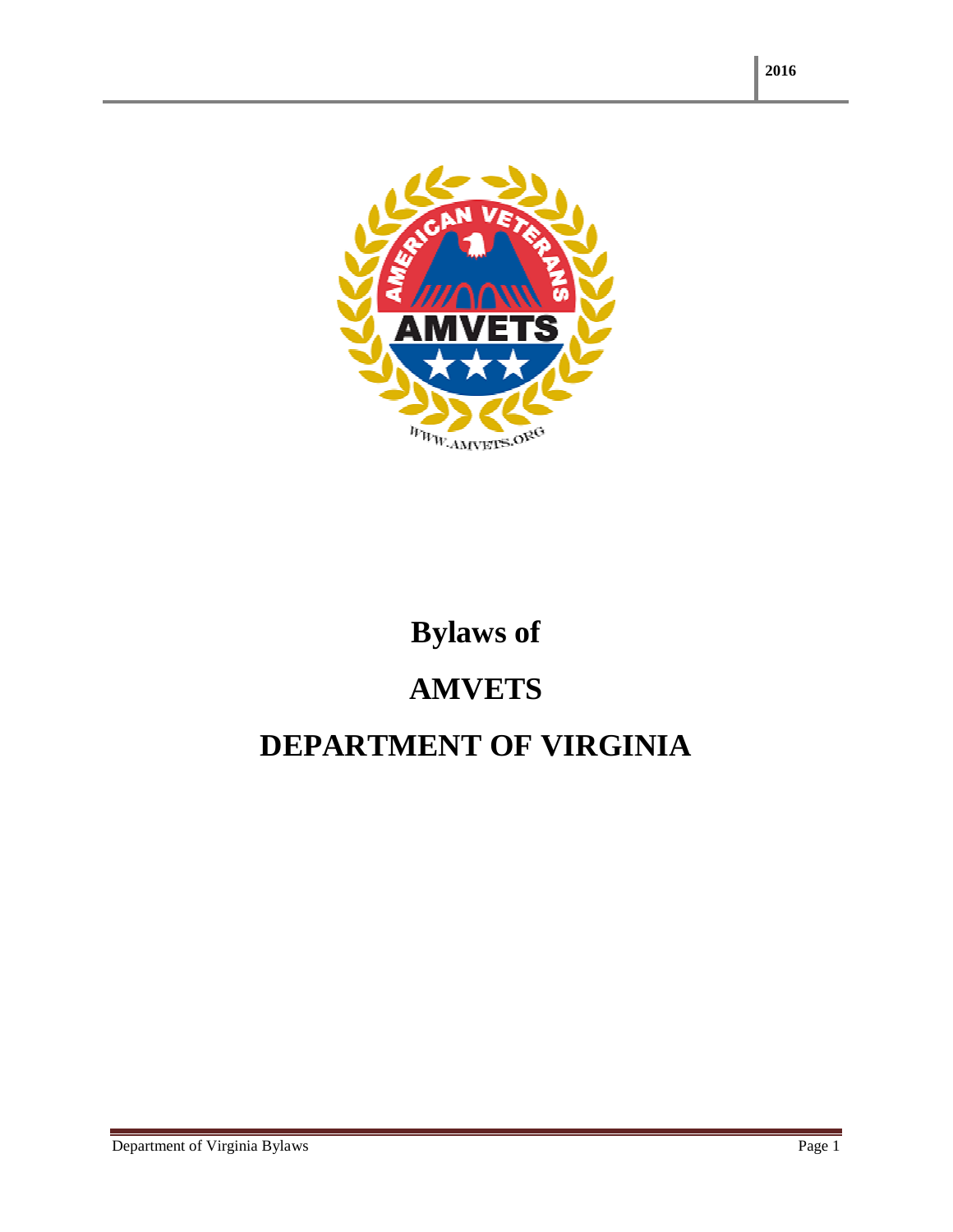### **TABLE OF CONTENTS**

| Article I.            | <b>Membership</b>                              | 3                       |
|-----------------------|------------------------------------------------|-------------------------|
| <b>Article II.</b>    | <b>Definitions</b>                             | 3                       |
| <b>Article III.</b>   | <b>Department Executive Committee</b>          | $\overline{\mathbf{4}}$ |
| <b>Article IV.</b>    | <b>Elected and Appointed Officers</b>          | 6                       |
| <b>Article V.</b>     | <b>Committees</b>                              | 13                      |
| <b>Article VI.</b>    | <b>Department Executive Committee Meetings</b> | 16                      |
| <b>Article VII.</b>   | <b>Department Conventions</b>                  | 17                      |
| <b>Article VIII.</b>  | <b>National District Meetings</b>              | 19                      |
| <b>Article IX.</b>    | <b>National Conventions</b>                    | 20                      |
| <b>Article X.</b>     | <b>Charters</b>                                | 21                      |
| <b>Article XI.</b>    | <b>Discipline of Posts and Post Member</b>     | 21                      |
| <b>Article XII.</b>   | <b>Trusteeship</b>                             | 22                      |
| <b>Article XIII.</b>  | <b>Dues</b>                                    | 23                      |
| <b>Article XIV.</b>   | <b>Monies and Collections</b>                  | 23                      |
| <b>Article XV.</b>    | <b>Finance</b>                                 | 24                      |
| <b>Article XVI.</b>   | <b>Post Clubroom</b>                           | 26                      |
| <b>Article XVII.</b>  | <b>Subordinate Organizations</b>               | 27                      |
| <b>Article XVIII.</b> | <b>Post Guidelines</b>                         | 27                      |
| <b>Article XIX.</b>   | <b>Restricted Use of Organization</b>          | 28                      |
| <b>Article XX.</b>    | <b>Amendments</b>                              | 29                      |
| Appendix A.           | <b>Example of Committee Report</b>             | 30                      |
| Appendix B.           | <b>Example of Post Report</b>                  | 31                      |
| Appendix C.           | <b>Amendment Proposal Form</b>                 | 32                      |
| <b>Certification</b>  |                                                | 33                      |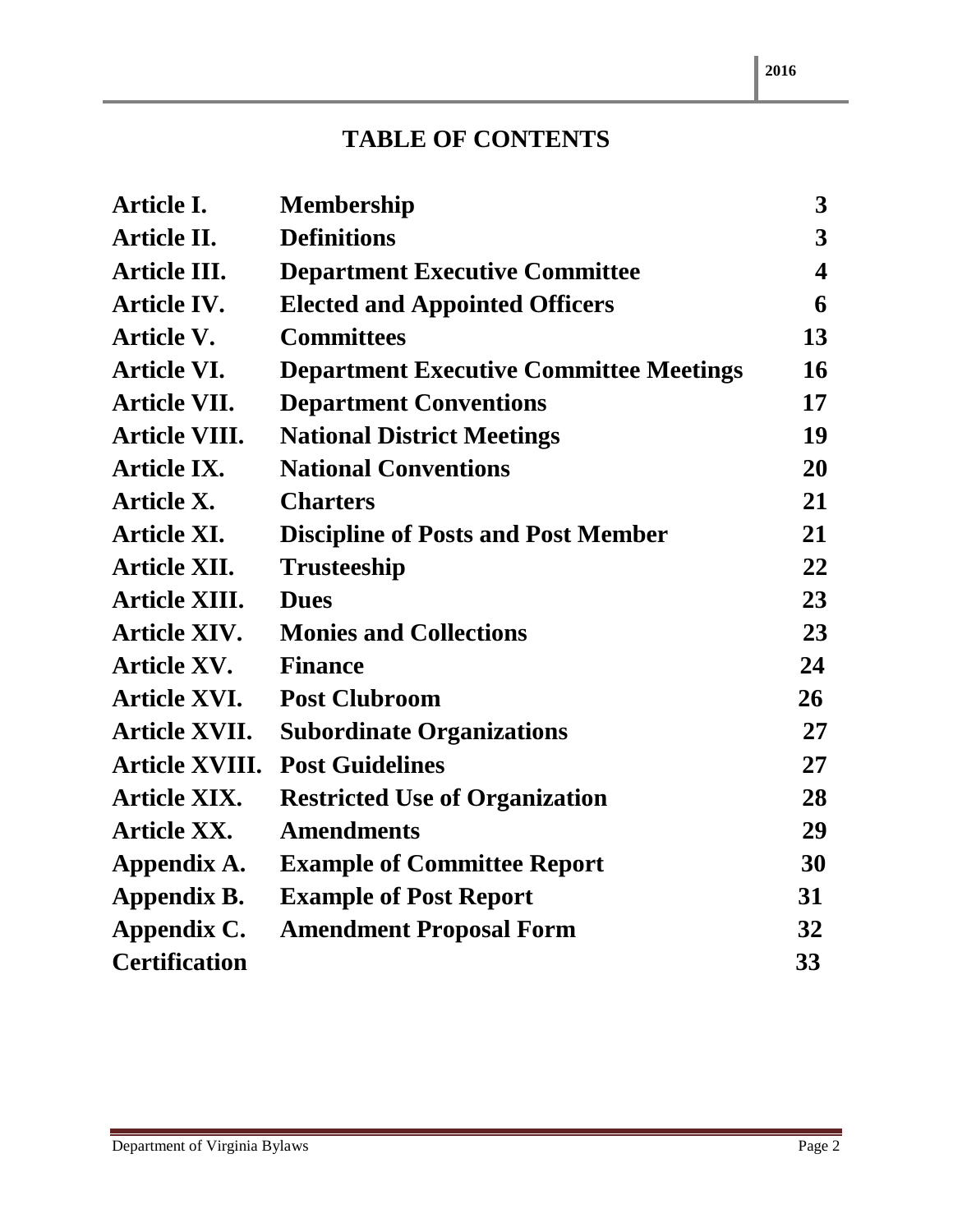#### **Article I: Membership**

**Section 1.** Any person who served or is currently serving in the Armed Forces of the United States of America, to include United States Reservists and National Guardsmen, at any time after September 15, 1940, is eligible for regular membership provided such service when terminated by discharge or release from active duty is by honorable discharge, honorable separation, or general discharge under honorable conditions is eligible to join the American Veterans, hereinafter referred to as AMVETS.

**Section 2.** Membership in AMVETS constitutes membership in the Department of Virginia AMVETS through Post affiliation or membership-at-large. All AMVETS shall, prior to their acceptance as members, pledge allegiance to the United States of America and its constitution and certify that they have read, or have had read to them, the principles of AMVETS, and that they accept and subscribe to same, and that they shall not advocate or belong to any group or organization advocating the overthrow of the United States government.

**Section 3.** Post affiliation. AMVETS members in good standing who affiliate with a local Post may participate in all facets of AMVETS activities and programs. Those who desire to expand their involvement and express their views in State and National affairs may seek appointments or elective office to Department and National Committees

**Section 4.** Members-At-Large (MAL). Eligible veterans or current active duty persons may join AMVETS as an MAL. They will be an AMVETS member without affiliation to a local Post. AMVETS members classified as a MAL shall not hold an elective or appointive office at any level in the Organization.

**Section 5.** Annual Membership shall run from September 1 through August 31.

#### **Article II: Definitions**

**Section 1.** National Headquarters. The National Headquarters is the senior functioning administrative agency of the organization and is composed of National officers, both elected and appointed. The National Headquarters is staffed by the National Commander, Executive Director, Legislative Director, Membership Director, Programs Director, Communications Director, Finance Director, Service Director and support staff.

**Section 2.** National Executive Committee (NEC). The administrative power between National Conventions is vested in the NEC. The primary duty of the NEC is to advance the cause of AMVETS as established by policies and mandates of the National Convention. The NEC is composed of the National Commander, Past National Commanders, National First Vice Commander, Second National Vice Commander, and all other elected National Officers, including National District Commanders and one NEC person or alternate from each chartered Department.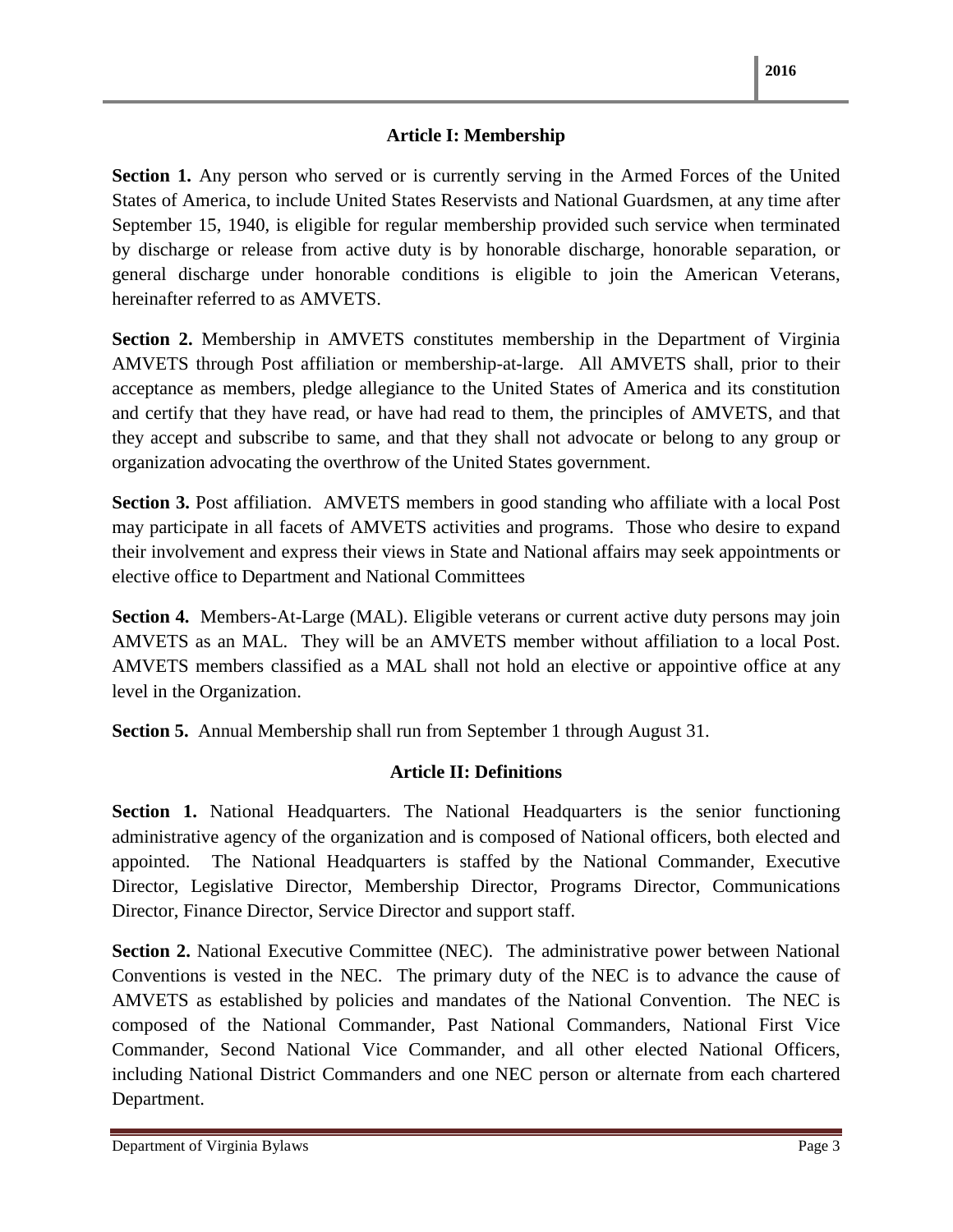**Section 3.** National Districts. The United States is divided into six Districts. The Department of Virginia AMVETS is a member of District II. Posts and Department delegates meet annually at the National Convention to coordinate activities and elect a National District Commander and other National District Officers.

**Section 4.** Departments. Departments are organized and function similarly to the National Organization; however, their jurisdiction is limited to state boundaries. Each Department will elect and/or appoint officers who include Commander, a minimum of two Vice Commanders, Executive Director, Finance Officer, Judge Advocate, Provost Marshall, Inspector General, Public Relations Officer, Service Officer, and Chaplain. The Commonwealth of Virginia AMVETS organization is known as the Department of Virginia AMVETS.

**Section 5.** Post. Posts are the fundamental units of AMVETS. Local Posts are formed within the Department entities and function within their respective jurisdictions. Posts are governed by their local Constitution and Bylaws as well as by their chosen or elected officers and committees. Each AMVETS Post shall be the judge of its own membership. Posts shall determine if an applicant is approved for membership subject to the provisions of local, Department and National Constitution and Bylaws.

**Section 6.** Whenever the word **he** or **his** or **chairman** or **committeeman** appear in either the AMVETS Department of Virginia Constitution or Bylaws, they shall be construed as referring to both sexes.

#### **Article III: Department Executive Committee**

**Section 1**. The administrative power between Department Conventions shall be vested in the Department Executive Committee (DEC.)

**Section 2.** Elected and appointed members of the DEC are eligible for reimbursement for attending DEC quarterly or special meetings and Department Conventions.

**Section 3.** Department Executive Committee will be comprised of:

- **(a)** Department Commander
- **(b)** Department First Vice Commander
- **(c)** Department Second Vice Commander
- **(d)** Department Third Vice Commander
- **(e)** Department Executive Director
- **(f)** Department Finance Officer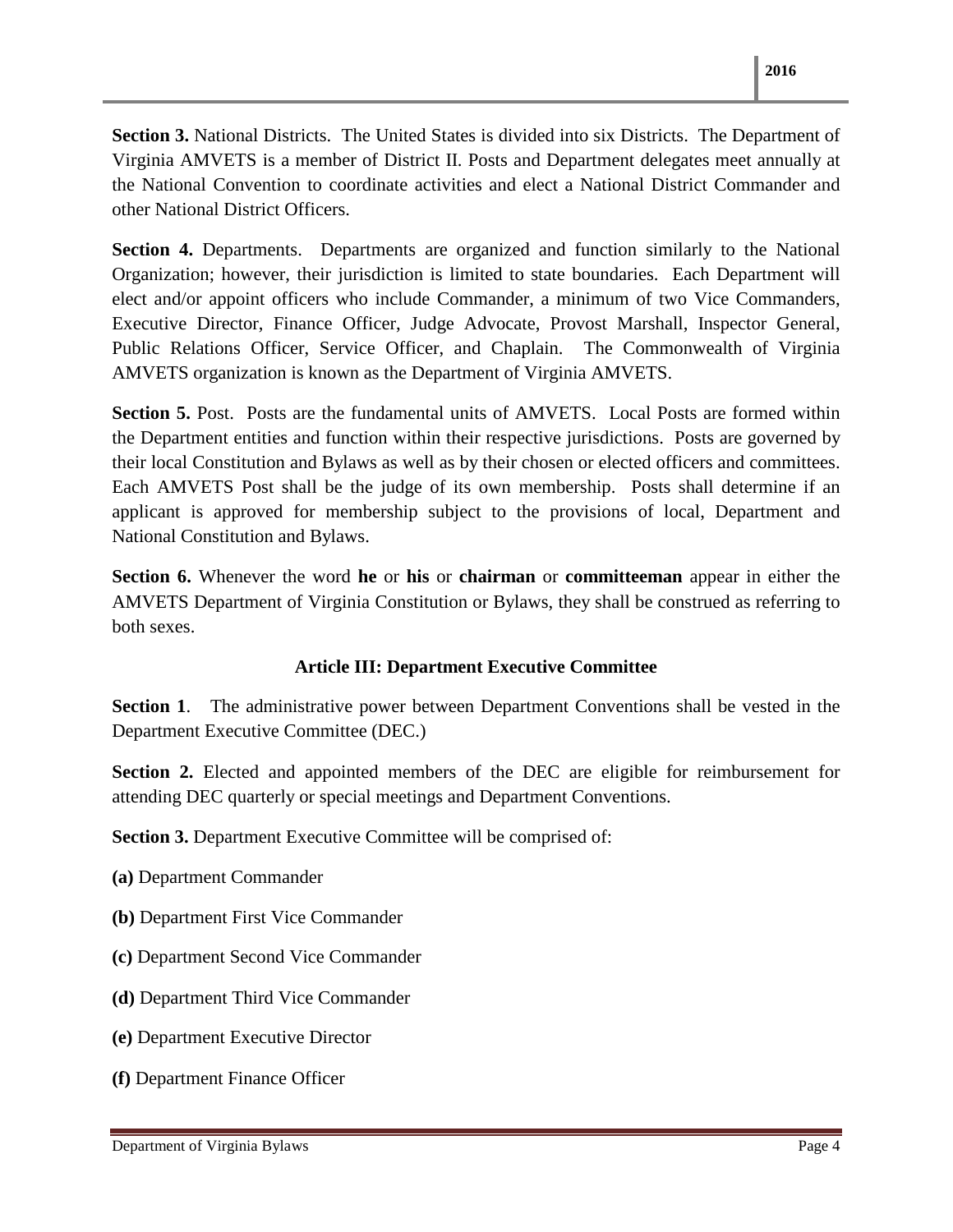- **(g)** Department Judge Advocate
- **(h)** Department Chaplain
- **(i)** Department Provost Marshal
- **(j)** Department Inspector General
- **(k)** Department National Executive Committeeman
- **(l)** Department Alternate National Executive Committeeman
- **(m)** Department Legislative Director
- **(n)** Department Public Relations Officer
- **(o)** Department Auxiliary Liaison Officer
- **(p)** Department Service Officer
- **(q)** Department Elected-at-Large Finance Committee Member
- **(r)** Immediate Past Department Commander
- **(s)** Three Service Foundation Board Members
- **(t)** One DEC delegate from each Post

**Section 4.** Each Post in the Department of Virginia shall have one representative, normally the Post Commander, with one vote at all meetings of the DEC. If the Post Commander is unable to attend the DEC, the Post shall notify the Executive Director of the Post representative prior to the DEC.

**Section 5.** Any DEC officer who is also representing a post at the DEC shall have only one vote.

**Section 6.** All questions affecting the eligibility for office and the conduct of delegates, Department officers or members of the DEC shall be referred to and determined by the DEC. Any Post delegate elected to a Department office or Service Foundation Member shall, be deemed to have resigned the position of Post delegate.

**Section 7.** In the event of a vacancy in the office of the Department Commander, the Department First Vice Commander shall succeed to that office. In the event of a vacancy in the office of the Department First Vice Commander, the Department Second Vice Commander shall assume the office of First Vice Commander. Any additional Vice Commanders shall similarly participate in succession.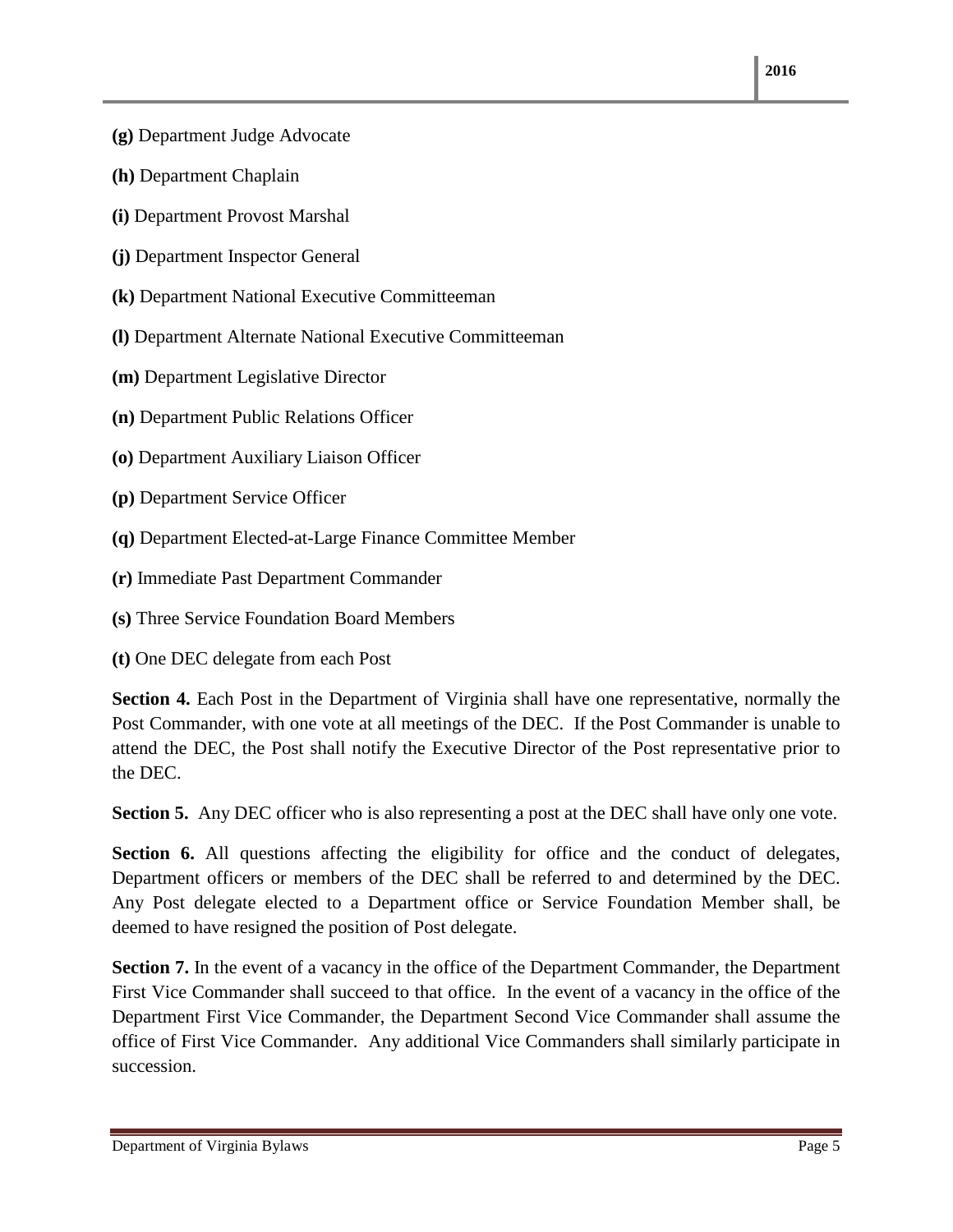**Section 8.** In the event of a vacancy of any other elected or appointed Department officer, the Department Commander shall temporarily appoint an AMVET to fill the vacant office for the unexpired term. Such appointment shall be made with the approval of the DEC.

**Section 9.** Candidate Office Eligibility.

**(a)** The candidate shall be a member of a Post within the Commonwealth of Virginia.

**(b)** The candidate shall be paid in full in all of his accounts with the Post, Department Headquarters, District Headquarters and National Headquarters.

**(c)** The candidate's respective Post shall be paid in full in all accounts with the Department Headquarters, District Headquarters and National Headquarters.

(d) Any member desiring to be considered for election as an officer must submit a biography (not to exceed one page) listing qualifications, experience, accomplishments, etc.

(e) Individuals elected or appointed to a Department office must submit a valid DD 214, NGB 22, or equivalent to the Executive Director within 30 days of being elected or appointed or the office will be automatically vacated.

(f) Any position so vacated will be filled by an appointment made by the Department Commander in accordance with the Department Bylaws.

#### **Article IV: Elected and Appointed Officers**

**Section 1.** All elected and appointed officers shall be administered the Oath of Office at the end of the Department Convention and shall take office immediately after taking their oath of office.

**Section 2.** Any officer shall be removed for just cause by notice, hearing, and a two-thirds vote of the DEC in accordance with the Uniform Code of Procedure for the Suspension or Expulsion of a Member *(National Bylaws, Appendix B).*

**Section 3.** At the discretion of the DEC, the Department elected officers shall be: Commander, First Vice Commander, Second Vice Commander, Third Vice Commander, Finance Officer, Judge Advocate, Provost Marshall, National Executive Committeeman, Alternate National Executive Committeeman, Legislative Director, Public Relations Officer, Auxiliary Liaison Officer, Service Officer, Elected-at-Large Finance Committee Member and Service Foundation Board Members.

**Section 4.** At the discretion of the DEC, the Department appointed officers shall be: Department Executive Director, Department Chaplain, and Department Inspector General.

**Section 5.** Department Commander. The Department Commander shall be the executive head of Department of Virginia AMVETS with full power to enforce the provisions of the Department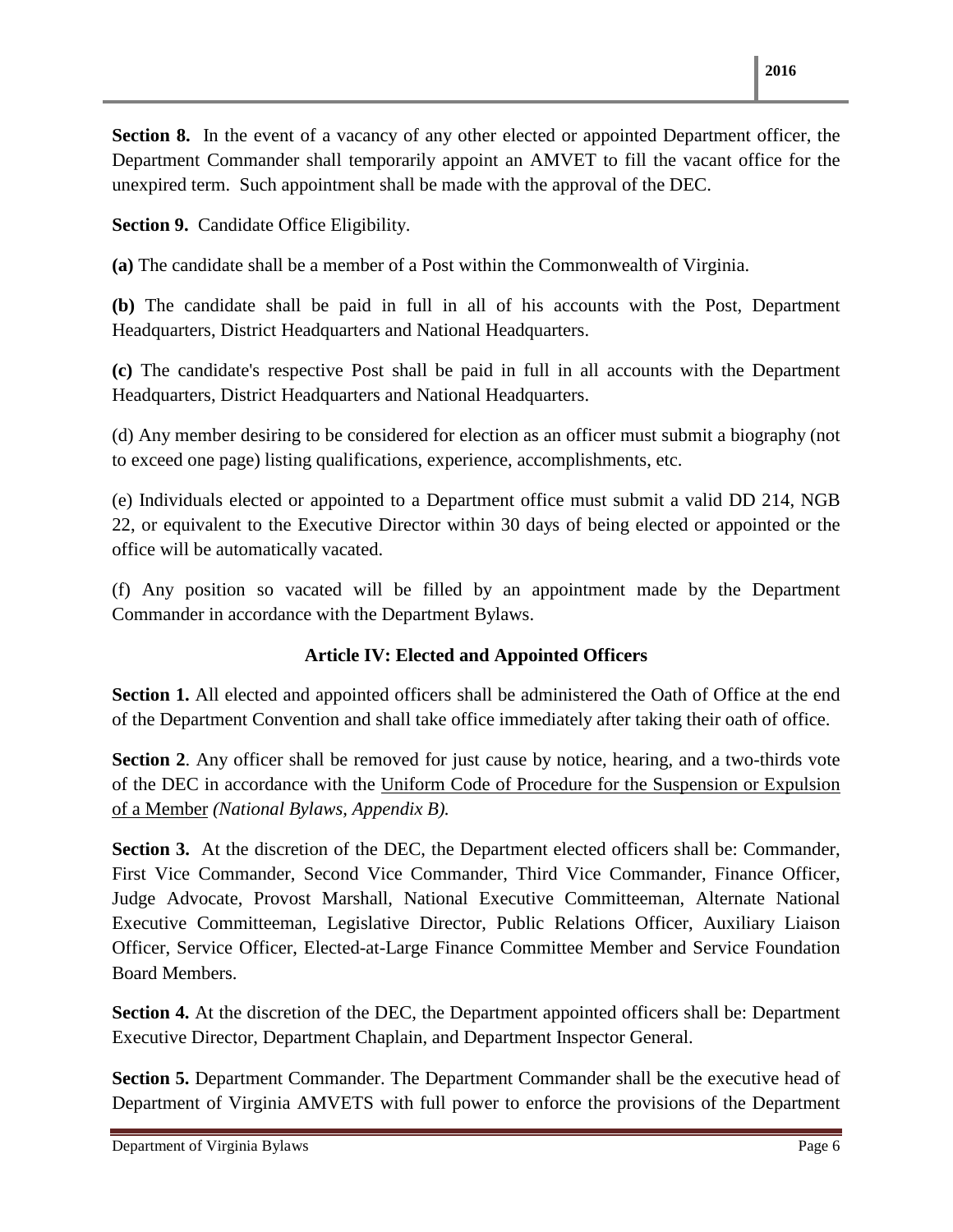Constitution, the Department Bylaws and the will of the Department Convention and DEC. The Department Commander shall perform other duties as are usually incident to the office.

**(a)** The Department Commander shall be elected by the convention body at the annual Department Convention.

**(b)** The Department Commander shall serve as an ex officio member of all committees and shall not vote except in the case of a tie.

**(c)** The Department Commander shall not be a member of the same Post as the Department First Vice Commander or the Department Second Vice Commander or the Department Third Vice Commander.

**(d)** The Department Commander shall be elected for a one year term and shall serve no more than two consecutive one year terms.

**(e)** No elected Department Commander shall be eligible for re-election as Department Commander after having served two full terms of consecutive one year terms until at least one intervening year has elapsed.

**(f)** The Department Commander shall serve as a voting delegate from the Department on the National District II Council.

**Section 6.** Department Vice Commanders. The Department Vice Commanders shall act as representatives of the Department Commander in all matters referred to them by the Department Commander and, on the Department Commander's request, preside over sessions of the DEC or the Department Convention.

**(a)** Department First Vice Commander. The Department First Vice Commander shall be primarily responsible for the membership of the organization and shall coordinate with all Post membership directors or Vice Commanders in charge of membership. The Department First Vice Commander shall correlate the convention mandates on membership between the DEC and Posts; shall review and reevaluate current membership programs and report his recommendations to the Department Commander, the DEC, and the Department Convention; shall endeavor to create and present new membership incentives to the Department Commander and the DEC; shall be informed as to the membership strength of the Department and all Posts within the Department of Virginia; shall be responsible for seeing this information is circulated monthly to all Posts and to all Department Officers; and shall perform such other duties in connection with membership as the Department Commander shall direct. The Department First Vice Commander shall perform such other duties as are usually incident to the office.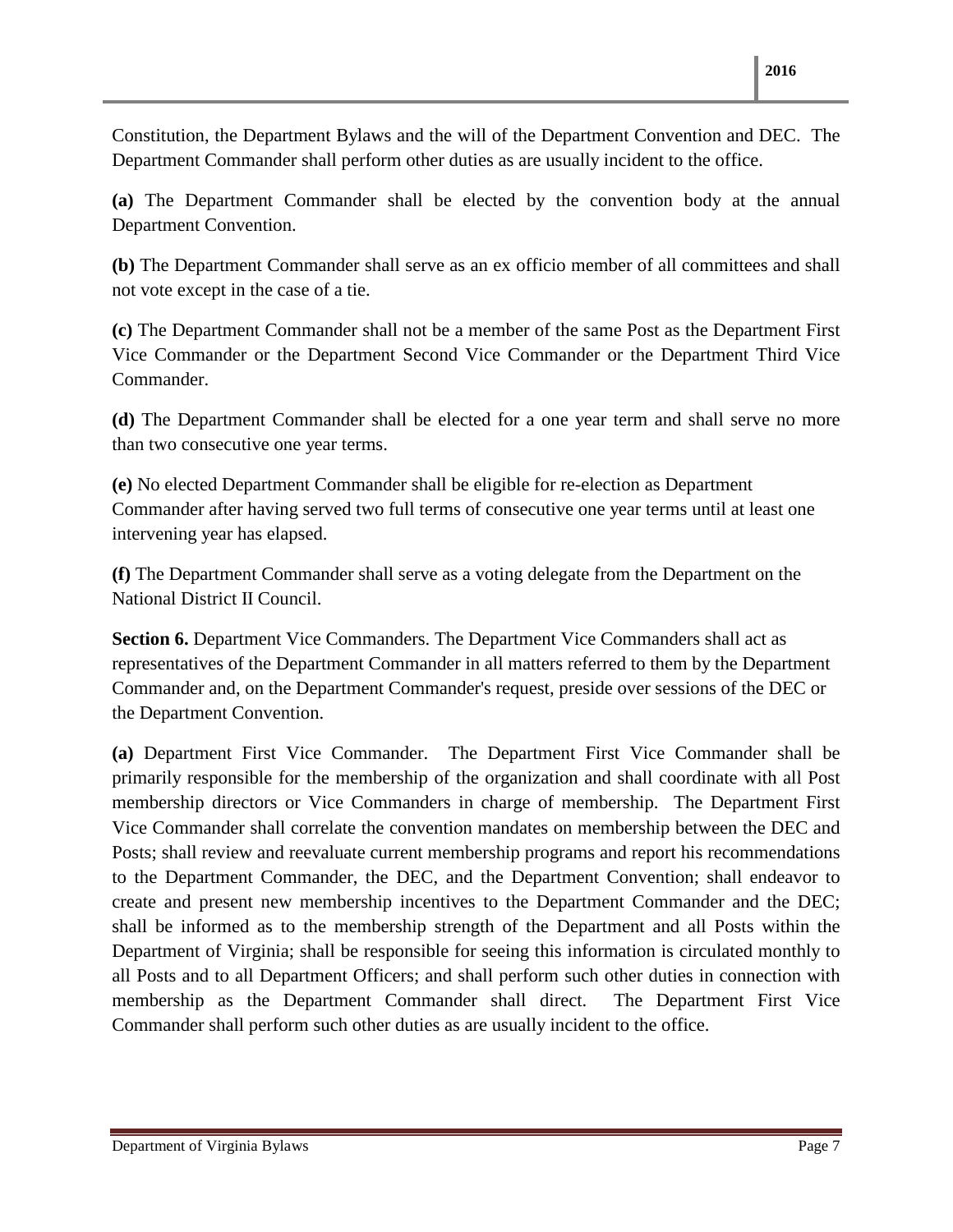**(1)** The Department First Vice Commander shall not be a member of the same post as the Department Commander or the Department Second Vice Commander or the Department Third Vice Commander.

**(2)** The Department First Vice Commander shall be elected by the DEC at the annual Department Convention for a one year term.

**(3)** The Department First Vice Commander shall be a voting member of the DEC.

**(4)** No elected First Vice Commander shall be eligible for re-election as First Vice Commander after having served two full terms of consecutive one year terms until at least one intervening year has elapsed.

**(b)** Department Second Vice Commander. The Department Second Vice Commander shall be primarily responsible for the programs of the Department of Virginia and shall coordinate with Post program chairman or Vice Commanders. The Department Second Vice Commander shall also review and reevaluate the existing programs and convey recommendations to the Department Commander, the Department Convention and the DEC; shall coordinate all programs between the Department and Posts; shall be responsible for studying and recommending new programs to the Department Commander and the DEC for consideration; shall be knowledgeable on all programs instituted by the Department of Virginia, especially with those having contact with the general public. The Second Vice Commander shall perform such other duties in connection with AMVETS programs as the Department Commander shall direct. The Department Second Vice Commander shall perform such other duties as are usually incident to the office.

**(1)** The Department Second Vice Commander shall not be a member of the same post as the Department Commander or the Department First Vice Commander or the Department Third Vice Commander.

**(2)** The Department Second Vice Commander shall be elected by the DEC at the annual Department Convention for a one year term.

**(3)** The Department Second Vice Commander shall be a voting member of the DEC.

**(4)** No elected Second Vice Commander shall be eligible for re-election as Second Vice Commander after having served two full terms of consecutive one year terms until at least one intervening year has elapsed.

**(c)** Department Third Vice Commander. The Department Third Vice Commander shall be primarily responsible for legislative activities and coordinate legislative activities between the Department and National Headquarters. Remain informed and communicate legislative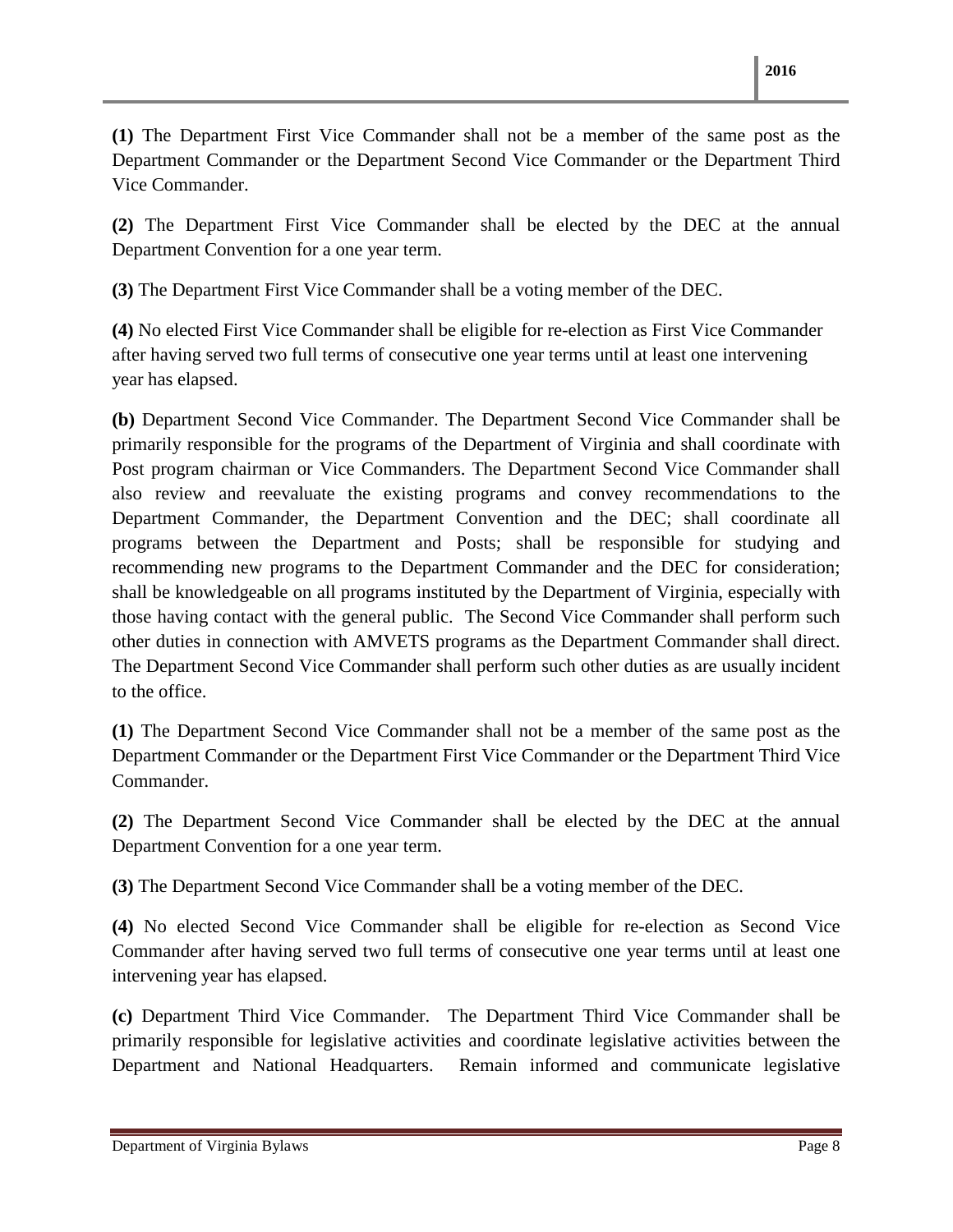activities at the State and National level to the various Posts. The Department Third Vice Commander shall perform such other duties as are usually incident to the office.

**(1)** The Department Third Vice Commander shall not be a member of the same post as the Department Commander or the Department First Vice Commander or the Department Second Vice Commander.

**(2)** The Department Third Vice Commander shall be elected by the DEC at the annual Department Convention for a one year term.

**(3)** The Department Third Vice Commander shall be a voting member of the DEC.

**(4)** No elected Third Vice Commander shall be eligible for re-election as Third Vice Commander after having served two full terms of consecutive one year terms until at least one intervening year has elapsed.

**Section 8.** Department Executive Director. The Executive Director shall be charged with the administration of the policies and mandates of the Department Convention, the DEC, and the Department Commander. The Executive Director shall also issue such directives as may be necessary to Posts, shall stay in contact with the Department Commander during the Department Commander's absence from Department Headquarters, and shall serve as the secretary of the Department. The Executive Director shall perform such other duties as are usually incident to the office.

**(a)** The Department Executive Director shall be appointed by the Department Commander, with the approval of the DEC, and shall serve at the pleasure of the Department Commander and DEC.

**(b)** The Department Executive Director shall be a voting member of the DEC.

**(c)** The Department Executive Director shall serve as a voting member from the Department on the National District II Council.

**(d)** The Department Executive Director shall receive a monthly stipend of an amount recommended by the Finance Committee and approved by the DEC.

**Section 9**.Department Finance Officer. The Department Finance Officer shall be custodian of the funds of the Department and Service Foundation. The Finance Officer shall make reports on the condition of the Department treasury when called for by the Department Commander or DEC. The Finance Officer shall perform such other duties as are usually incident to the office.

**(a)** The Department Finance Officer shall be elected by the DEC at the annual Department Convention for a period of one year.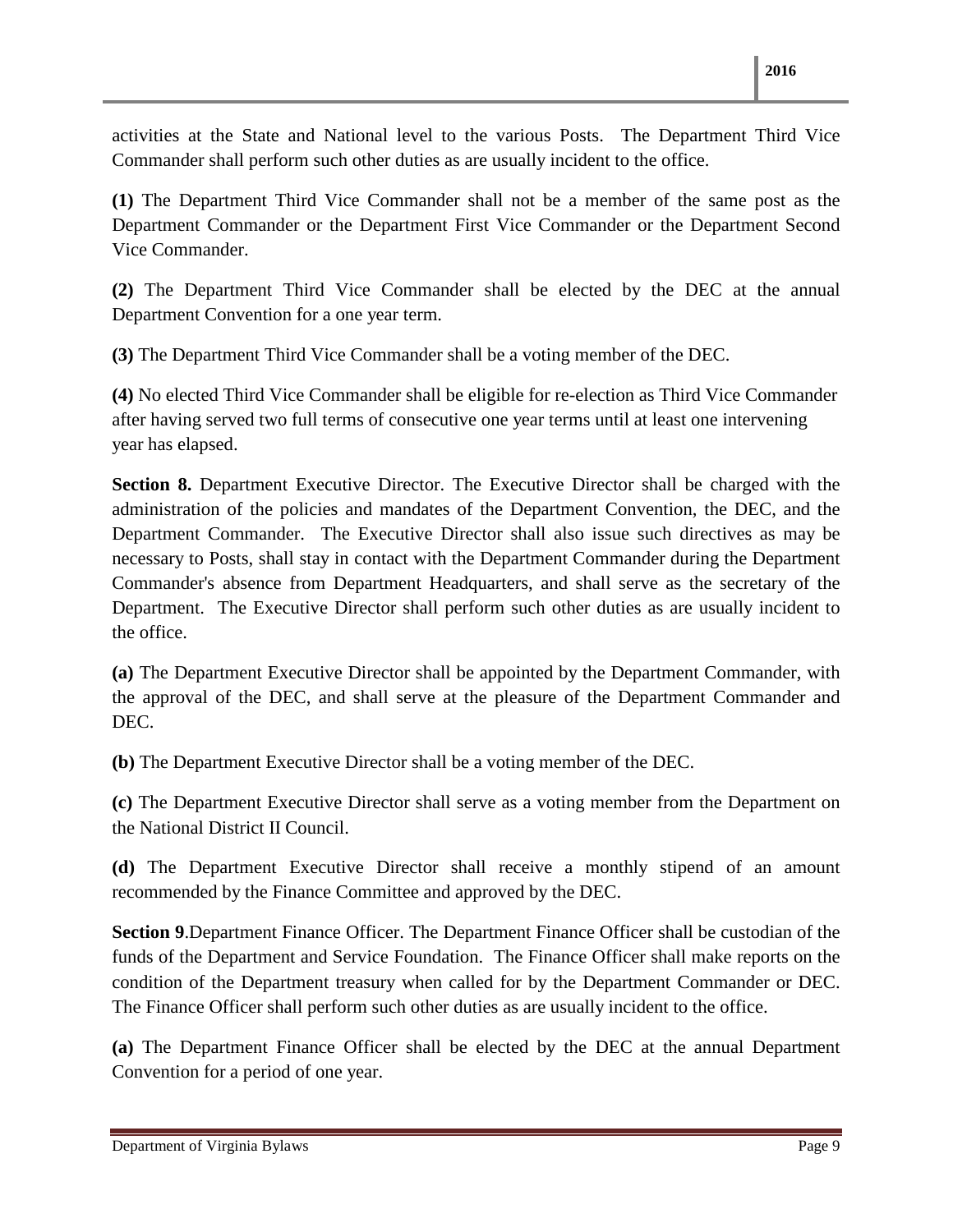**(b)** The Department Finance Officer shall be a voting member of the DEC.

**Section 10.** Department Judge Advocate. The Department Judge Advocate shall advise the Department officers and the DEC on all legal matters, including the construction and interpretation of the National and Department Constitution and Bylaws, and review all contracts prior to execution by the organization. The Judge Advocate shall perform such other duties as are usually incident to the office.

**(a)** The Department Judge Advocate shall be elected by the DEC at the annual Department Convention for a period of one year.

**(b)** The Department Judge Advocate shall be a voting member of the DEC.

**Section 11.** Department Chaplain. The Department Chaplain shall perform such religious and nonsectarian services as may be necessary, adhering to the appropriate ceremonial rituals. The Department Chaplain shall perform such duties as are usually incident to the office.

**(a)** The Department Chaplain shall be appointed by the Department Commander with the approval of the DEC and shall serve at the pleasure of the Department Commander and DEC.

**(b)** The Department Chaplain shall be an ex officio member and non-voting member of the DEC.

**Section 12.** Department Provost Marshal. The Department Provost Marshal shall maintain order at the Department Convention, DEC meetings, and such other ceremonies or functions as directed by the Department Commander. The Department Provost Marshal is responsible for the care of the colors and shall perform such duties as are usually incident to the office.

**(a)** The Department Provost Marshal shall be elected by the DEC at the annual Department Convention for a period of one year.

**(b)** The Department Provost Marshal shall be a voting member of the DEC.

**Section 13**. Department Inspector General. The Department Inspector General shall be the investigating officer of the Department. At the direction of the Department Commander or the DEC, the Department Inspector General shall make any necessary investigations pertaining to grievances, disciplinary cases, fraud, or dishonesty within the Department and/or charges of conduct unbecoming an AMVET. The Department Inspector General shall be empowered to have access to all records, financial and otherwise, of all Posts, Post Officers or members when necessary for the discharge of the Department Inspector General duties. In making such investigations, the Department Inspector General shall report to the Department Commander who shall, in turn, review the findings with the Department Judge Advocate and if warranted, report to the DEC. The Department Inspector General shall perform such duties as are usually incident to the office.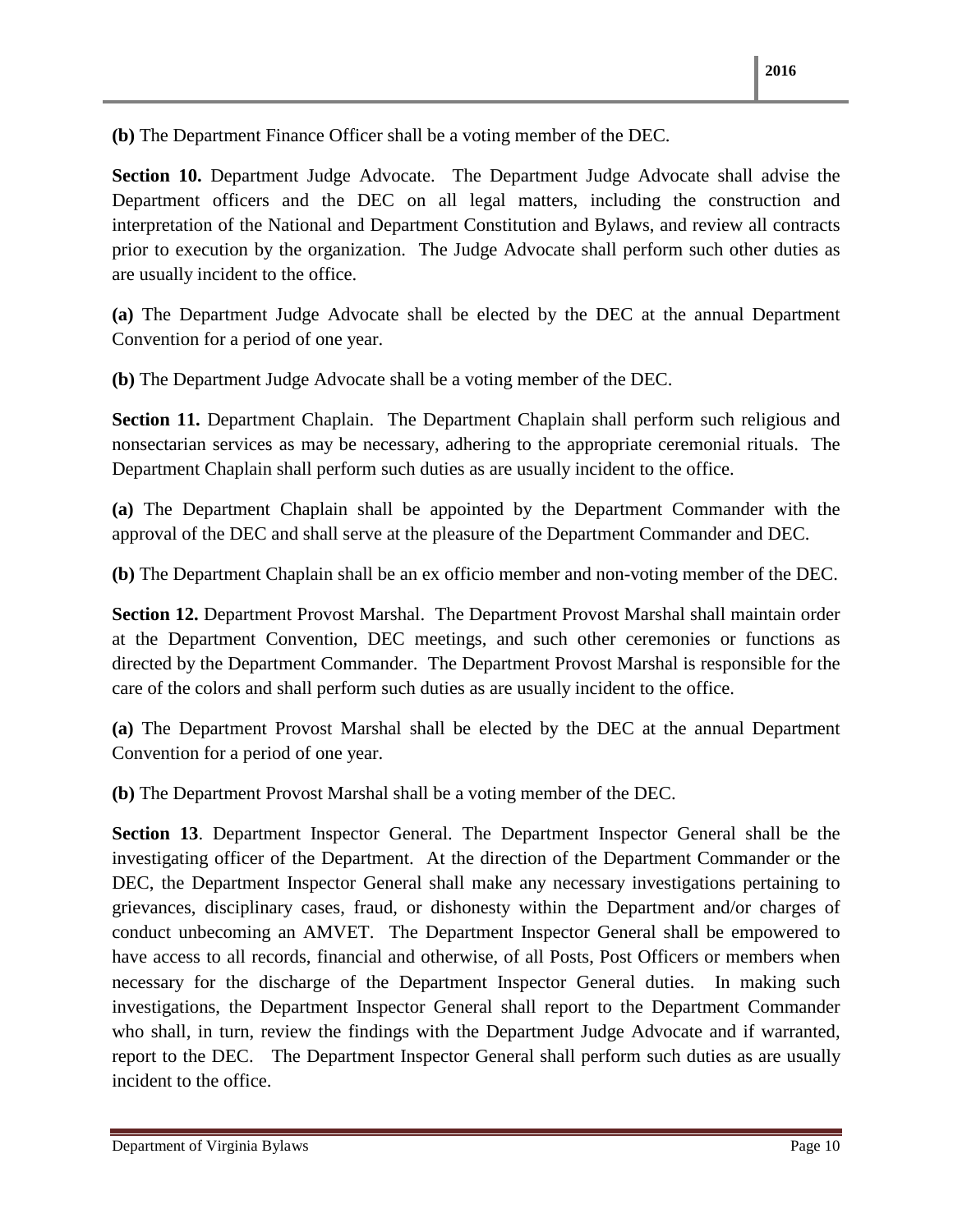**(a)** The Department Inspector General shall be appointed by the Department Commander with the approval of the DEC, and shall serve at the pleasure of the Department Commander and DEC.

**(b)** The Department Inspector General shall be an ex officio member and non-voting member of the DEC.

**Section 14.** Department National Executive Committeeman. The Department National Executive Committeeman shall represent the Department of Virginia at National Executive Committee meetings. A written report will be provided to the Department within 45 days of return from said meeting. If no report is made to the Department, all payment for expenses is forfeited. The Department National Executive Committeeman shall perform such duties as are usually incident to the office.

**(a)** The Department National Executive Committeeman shall be elected by the DEC at the annual Department Convention for a period of two years, elected in the odd-numbered years.

**(b)** The Department National Executive Committeeman shall be a voting member of the DEC.

**(c)** The Department National Executive Committeeman shall serve as a voting member from the Department on the District National II Council.

**Section 15.** Department Alternate National Executive Committeeman. The Department Alternate National Executive Committeeman shall be seated in the National Executive Committeeman stead at any duly scheduled meetings of the National Executive Committee meetings which the National Executive Committeeman is unable to attend. The Department Alternate National Executive Committeeman shall perform such duties as are usually incident to the office.

**(a)** The Department Alternate National Executive Committeeman shall be elected by the DEC at the annual Department Convention for a period of two years, elected in the odd-numbered years.

**(b)** The Department Alternate National Executive Committeeman shall be a voting member of the DEC.

**Section 16.** Department Public Relations Officer. The Department Publics Relations Officer shall be responsible for compiling from year to year all records of historical value and interest for the Department and ensure that items of public interest are published in the local media, shall be kept informed by other Department officers in all matters affecting the Department, and shall keep the public constantly advised of declared and established AMVETS policies and activities. The Department Public Relations Officer shall perform such duties as are usually incident to the office.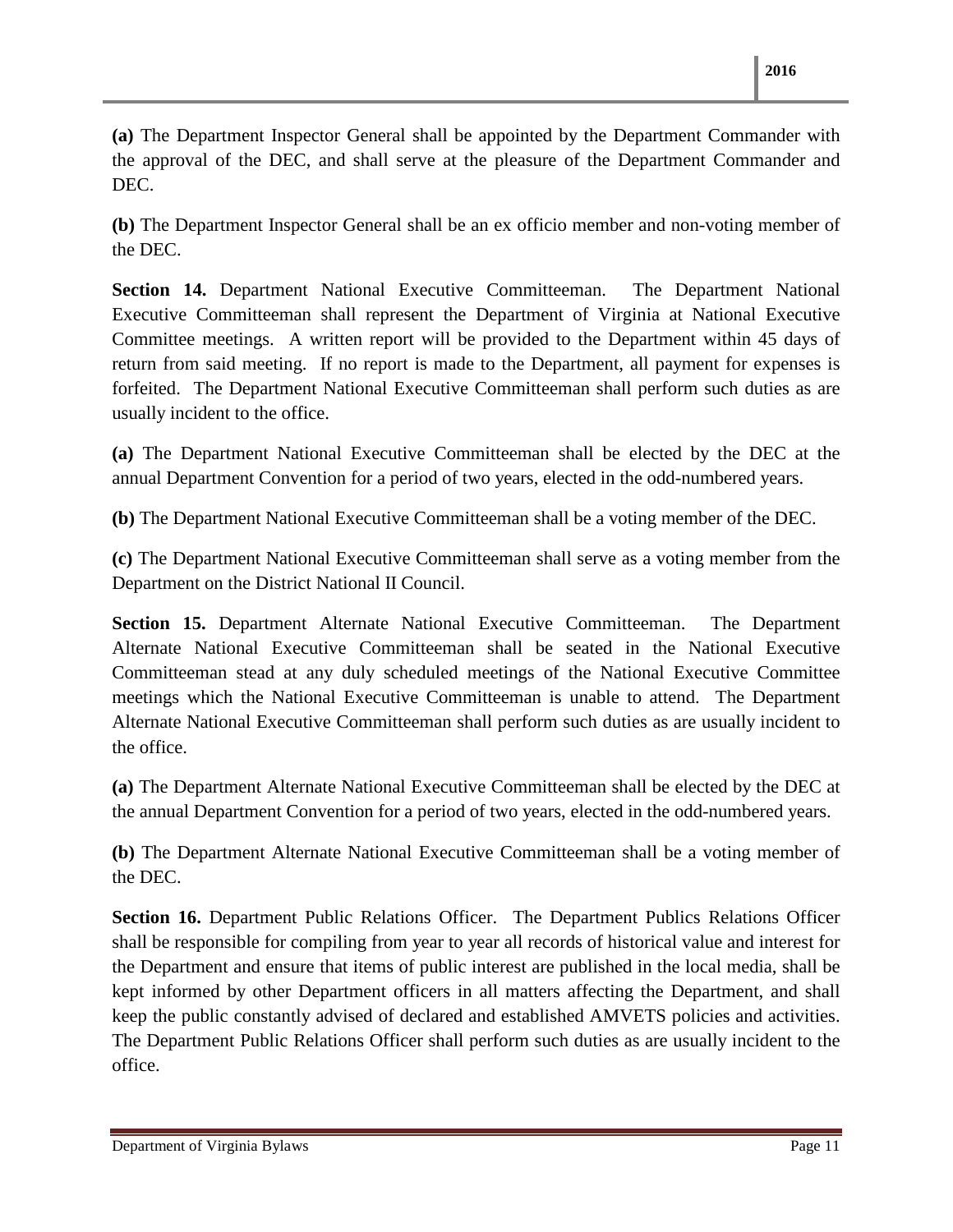**(a)** The Department Public Relations Officer shall be elected by the DEC at the annual Department Convention for a period of one year.

**(b)** The Department Public Relations Officer shall be a voting member of the DEC.

**Section 18.** Department Auxiliary Liaison Officer. The Department Auxiliary Liaison Officer shall be the liaison between the DEC and the Department subordinate organizations of the Ladies Auxiliary, the Sons of AMVETS, the Junior AMVETS, the Sad Sacks, and the AMVETS Riders. The Department Auxiliary Liaison Officer shall perform such duties as are usually incident to the office.

**(a)** The Department Auxiliary Liaison Officer shall be elected by the DEC at the annual Department Convention for a period of one year.

**(b)** The Department Auxiliary Liaison Officer shall be a voting member of the DEC.

**Section 19**. Department Service Officer. The Department Service Officer shall be the service and welfare officer of the Department, assist with employment issues, inform veterans of rights under the "Serviceman's Readjustment Act and Selective Training and Service," respond to Civil Service questions, deal with legislation concerning veteran's affairs, answer individual requests for information for Posts or members, formulate a rehabilitation program, and direct the activities of Department members charged with implementing that program. The Department Service Officer shall perform such duties as are usually incident to the office.

**(a)** The Department Service Officer shall be elected by the DEC at the annual Department Convention for a period of one year.

**(b)** The Department Service Officer shall be a voting member of the DEC.

**Section 20.** Department Elected-at-Large Finance Committee Member. The Department Elected-at-Large Finance Committee Member shall serve as an advisor to the Finance Committee and be a voting member of the Finance Committee. The Department Elected-at-Large Finance Committee Member shall perform such duties as are usually incident to the office.

**(a)** The Department Elected-at-Large Finance Committee Member shall be elected by the DEC at the annual Department Convention for a period of one year.

**(b)** The Department Elected-at-Large Finance Committee Member shall be a voting member of the DEC.

**(c)** The Department Elected-at-Large Finance Committee Member may serve concurrently in another DEC elected position or Post delegate.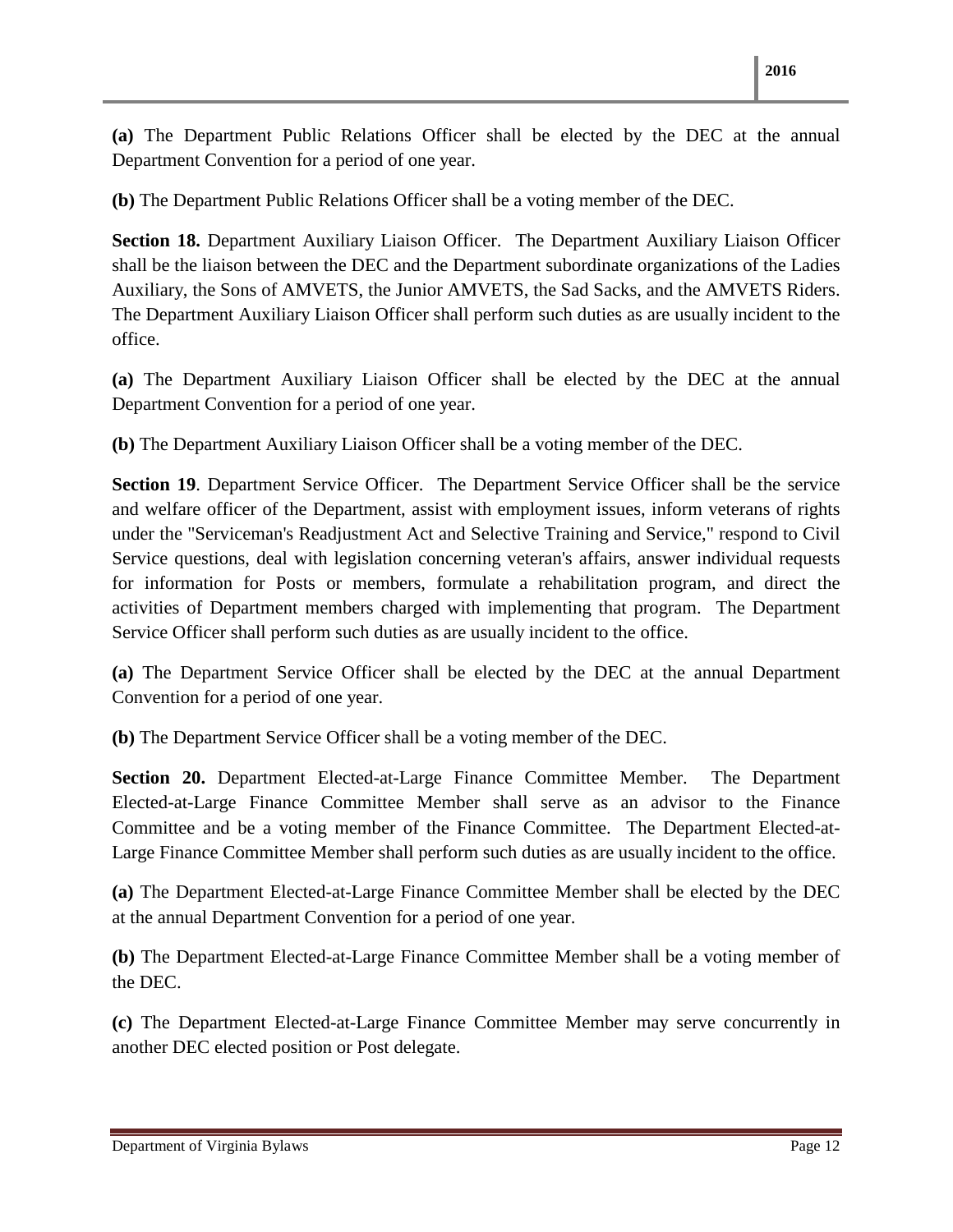**(d)** The Department Elected-at-Large Finance Committee Member shall have only one vote on the DEC if serving concurrently in another DEC elected position or as Post delegate.

**Section 21.** Service Foundation Board Members. The Service Foundation Board Members shall consist of three members in good standing of AMVETS.

**(a)** Each year at the annual Department Convention one member shall be elected for a three year term, meaning that during any given time, there shall be a Board Member serving a three year term; a Board Member serving a two year term; and a Board Member serving a one year term.

**(b)** The three Service Foundation Board Members shall be voting members of the DEC.

**(c)** The Service Foundation President is elected in accordance with the Service Foundation Bylaws.

**(d)** The Service Foundation Vice President is elected in accordance with the Service Foundation Bylaws.

#### **Article V: Committees**

**Section 1.** Department Committees

**(a)** By virtue of his position, the Commander is an ex officio member of all committees and shall not vote on any Committee, except in the case of a tie.

**(b)** The Department Commander shall appoint (except where otherwise indicated) a chairman, vice chairman, and such members of AMVETS to each committee as are necessary to accomplish its objectives.

**(c)** The Department Commander shall prescribe the duties and responsibilities of said committees unless otherwise indicated.

**(d)** All committees shall receive, develop and consider resolutions. Appointments are effective July 1 and are for a period of one year (except where otherwise indicated).

**Section 2.** The following committees are hereby identified as Standing Department committees.

- **(a)** Department Finance Committee
- **(b)** Department Grievance Committee
- **(c)** Department Constitution and Bylaws Committee
- **(d)** Department Membership Committee
- **(e)** Department Convention Credentials Committee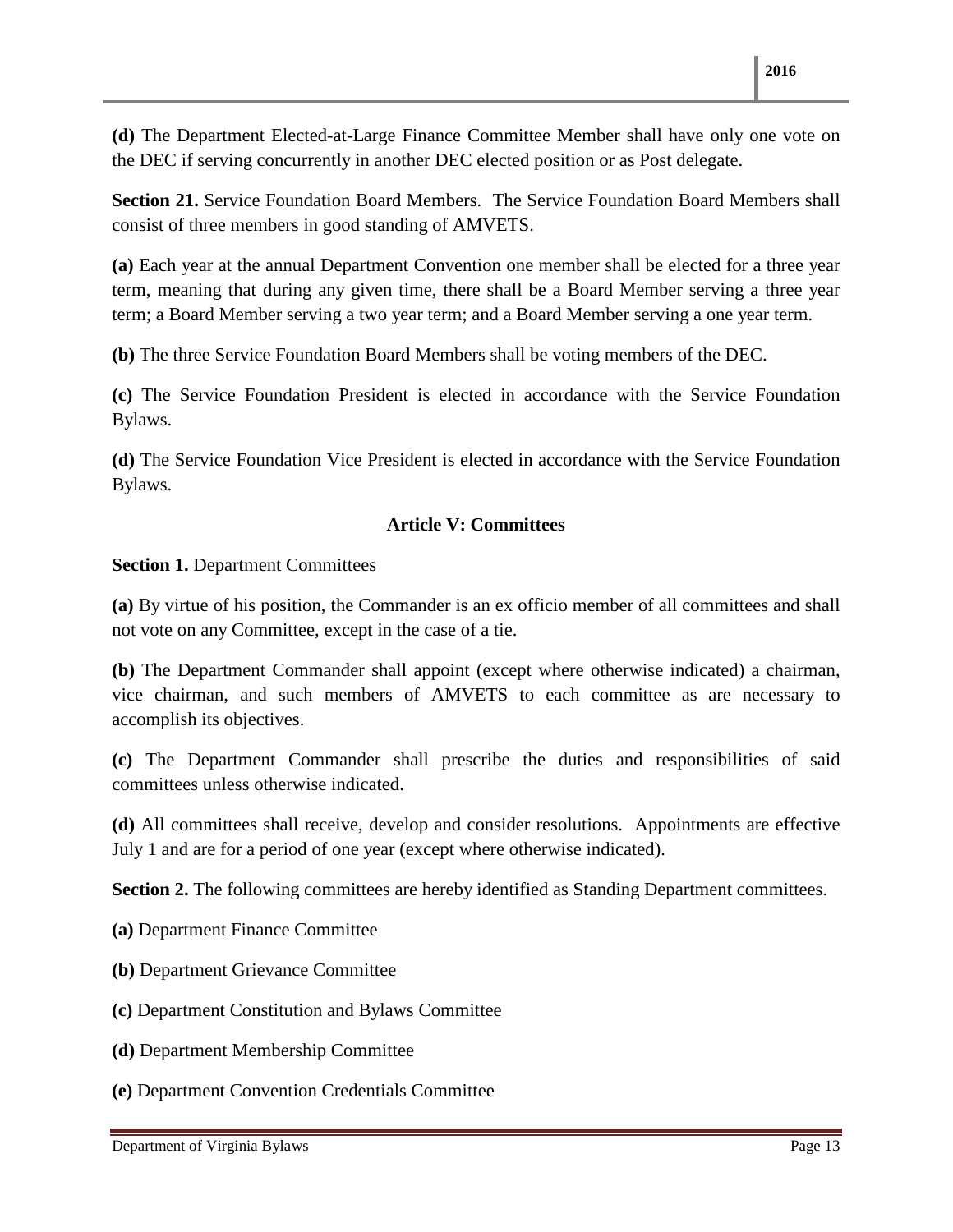**2016**

- **(f)** Department Convention Rules Committee
- **(g)** Department Time and Place Committee

**Section 3.** Department Finance Committee

- **(a)** Department Finance Committee shall be comprised of:
- **(1)** Department Finance Officer Chairman
- **(2)** Department First Vice Commander
- **(3)** Department Second Vice Commander
- **(4)** Department Third Vice Commander
- **(5)** Department Executive Director
- **(6)** Department Immediate Past Department Commander
- **(7)** Department Elected-at-Large Finance Committee Member
- **(8)** Service Foundation President

**(9)** Department Judge Advocate - ex officio member; non-voting member

**(10)** The Finance Officer serves as the Chairman.

**(b)** The duties of the Finance Committee include preparing the annual budget, handling all funds entrusted to the Department and the Service Foundation, receiving financial reports on a regular basis, determining banking institutions and types of accounts, and recommending finance related issues to the DEC for approval.

**(c)** The Finance Committee shall meet prior to each DEC meeting or at other times as deemed necessary.

#### **Section 4.** Department Grievance Committee

**(a)** Department Grievance Committee shall be comprised of three members selected by the Commander.

**(b)** The Department Commander shall designate the chairman.

**(c)** The Department Judge Advocate shall serve as ex officio member without vote.

**(d)**The Duties of the Grievance Committee include hearing grievances and appeals as are provided for in this constitution and bylaws and in accordance with the Uniform Code of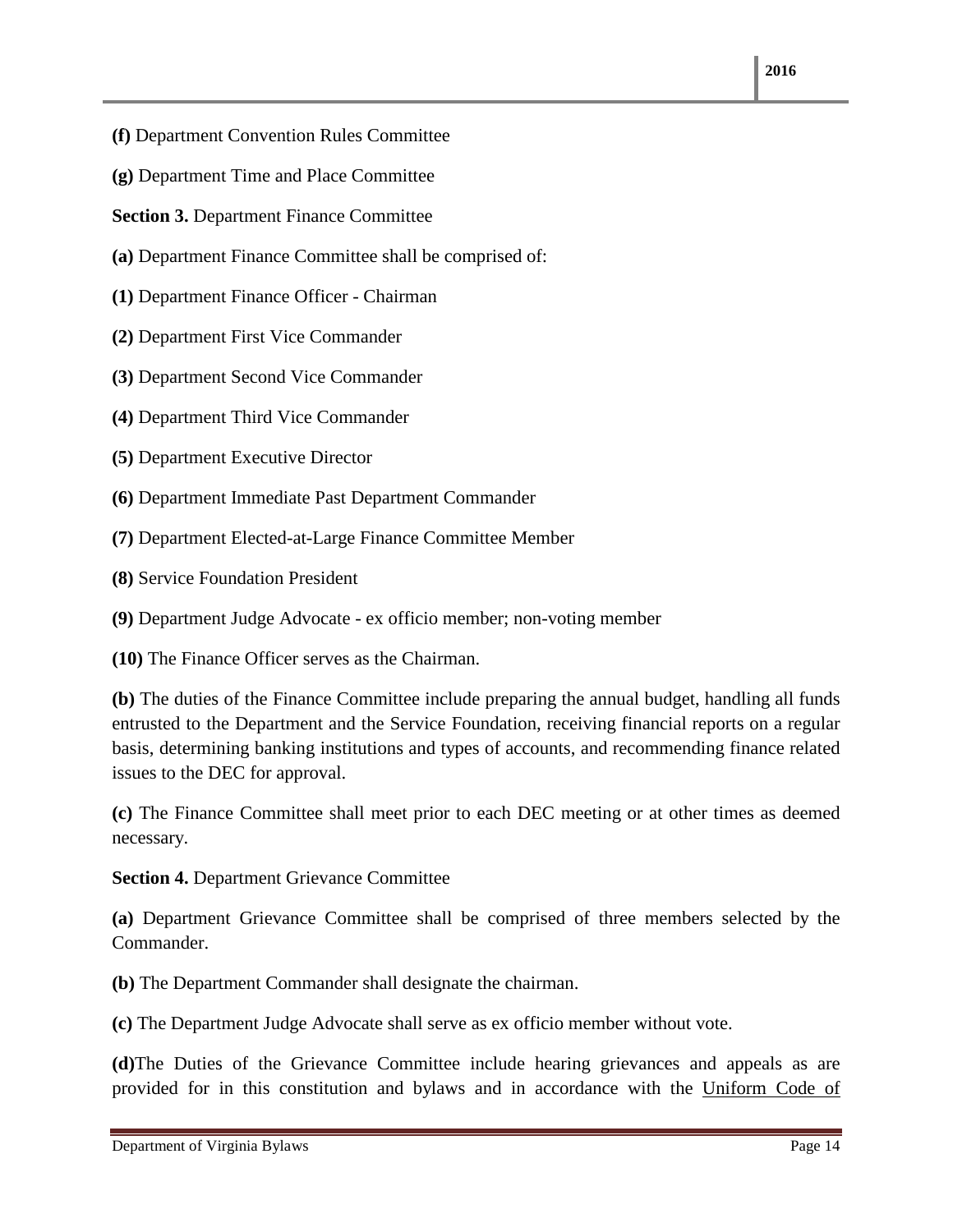Procedure for the Revocation, Cancellation or Suspension of Post Charters *(National Bylaws, Appendix A)* and the Uniform Code of Procedures for the Suspension or Expulsion of a Member *(National Bylaws, Appendix B)* and to report findings and recommendation to the proper authorities. The committee shall function during the Department Convention and meetings of the DEC.

**Section 5.** Department Constitution and Bylaws Committee

**(a)** Department Constitution and Bylaws Committee shall be comprised of three members appointed by the Department Commander.

**(b)** The Department Commander shall designate the Chairman.

**(c)** The duties of the Constitution and Bylaws Committee include reviewing any proposed changes to the Department Constitution or Bylaws to ensure compliance with the National Constitution or National Bylaws, to analyze the impact of proposed changes, and to present to the DEC a recommendation of approval or disapproval. In addition, the Committee will review the Constitution and Bylaws of the Department subordinate organizations to ensure they are in compliance and good standing with the National and Department Constitution and Bylaws.

**Section 6.** Department Membership Committee

**(a)** Department Membership Committee shall be comprised of three members with two members appointed by the Department Commander.

**(b)** The Department First Vice Commander is a member and serves as the Chairman.

**(c)** The duties of the Membership Committee are to consider all matters relating to the development of AMVETS through membership activities.

**Section 7.** Department Convention Credentials Committee

**(a)** Department Credentials Committee shall be comprised of three members appointed by the Department Commander.

**(b)** The Department Commander shall designate the Chairman.

**(c)** The duties of the Credentials Committee are to supervise the registration of delegates, alternates, members and guests at the Department Convention and to set forth the voting strength in accordance with Article VII of these Bylaws.

**Section 8.** Department Convention Rules Committee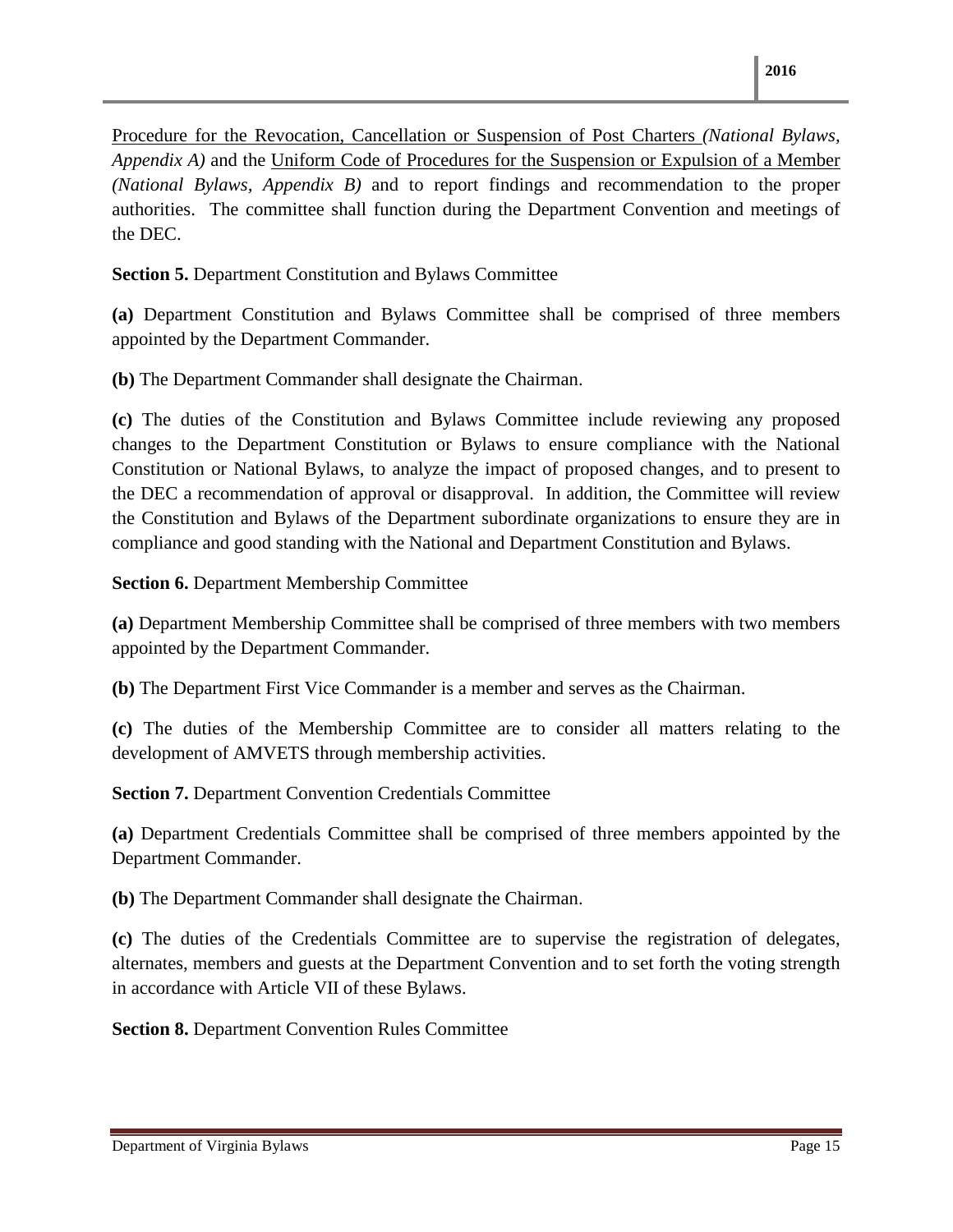**(a)** Department Convention Rules Committee shall be comprised of three members, one being the Chairman of the Constitution and Bylaws Committee and two members appointed by the Department Commander.

**(b)** The Department Commander shall designate the Chairman.

**(c)** The duties of the Convention Rules Committee are to review the rules of the Department Convention with any recommended changes to be presented to the DEC spring meeting for approval.

 **Section 9.** Department Time and Place Committee

**(a)** Department Time and Place Committee shall be comprised of three members appointed by the Department Commander.

**(b)** The Department Commander shall designate the Chairman.

**(c)** The duties of the Time and Place Committee are to prepare a recommendation for the location of the annual Department Convention one year in advance, and in coordination with local Posts, to prepare a recommendation for the location of the next quarterly DEC.

#### **Section 10.** Special Committees

**(a)** The Department Commander may appoint such special committees as deemed necessary for the proper conduct of organizational affairs subject to the approval of the DEC.

**(b)** Appointed members shall serve during the term of the administration appointing them and terminate on expiration of the term of the appointing administration.

**Section 11.** Each committee chair authorized by these Bylaws must report the committee's recommendations, via written report, at each DEC meeting and at the annual Department Convention. Failure of Committee Chairpersons to comply with this requirement shall result in forfeiture of their payment of expenses for that meeting.

#### **Article VI: Department Executive Committee Meetings**

**Section 1. DEC Stated Quarterly Meetings.** 

**(a)** In addition to the Annual Convention, DEC quarterly meetings shall be held in the months of September, January, March or April.

**(b)** The March or April meeting shall not interfere with the NEC meeting or District II meeting.

**(c)** The Department Commander has the authority to change weekend meeting dates in special circumstances, when there are conflicts with securing hotel reservations by the sponsoring Post.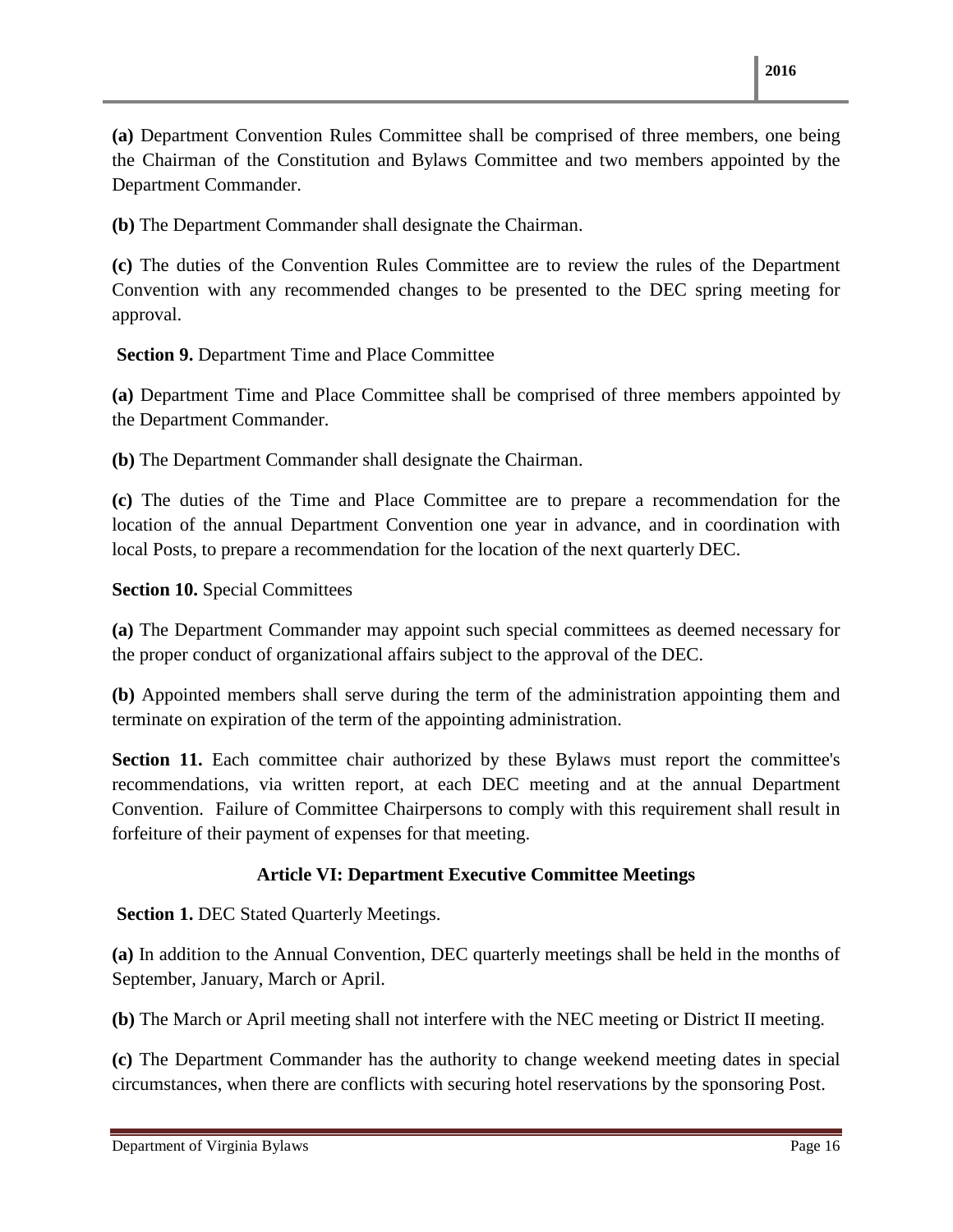**(d)** At DEC stated quarterly meetings, one fourth of the elected DEC officers and Post delegates present shall constitute a quorum.

**Section 2.** Special Meetings.

**(a)** Special meetings may be held at the call of the Department Commander or on the written request of at least five DEC elected officers.

**(b)** At special meetings, one third of the elected DEC officers and Post delegates present shall constitute a quorum.

**(c)** No business shall be transacted at any special meeting except that for which the meeting was called.

**Section 3.** All DEC and Special meetings shall be held within the Commonwealth of Virginia.

**Section 4.** Two consecutive unexcused absences of any officer, elected or appointed, from DEC Quarterly or Special meetings shall be grounds for removal from office by action of the DEC.

**Section 5.** Regular quarterly meetings of the DEC shall be sponsored by local Posts. The sponsoring Post shall be chosen by majority vote at the preceding DEC meeting following submission of bids by interested Posts. The location of the meeting shall be at the discretion of the sponsoring Post.

**Section 6.** All meetings shall be conducted pursuant to rules of parliamentary law with the current edition of *Roberts Rules of Order Newly Revised* serving as the guide.

#### **Article VII: Department Conventions**

**Section 1.** The Department Convention shall constitute the legislative body of the Department.

**Section 2.** A Department Convention shall be held annually commencing on the first or second Saturday in June, selected in advance by the delegates present and voting at a Department Convention, to be approved by the Time and Place Committee and DEC. A convention body may approve a convention site up to two years in advance.

**Section 3.** The Department Commander shall preside over the Department Convention until the election and installation of a successor.

#### **Section 4.** Membership

**(a)** All members of the Convention shall be members of Department of Virginia AMVETS.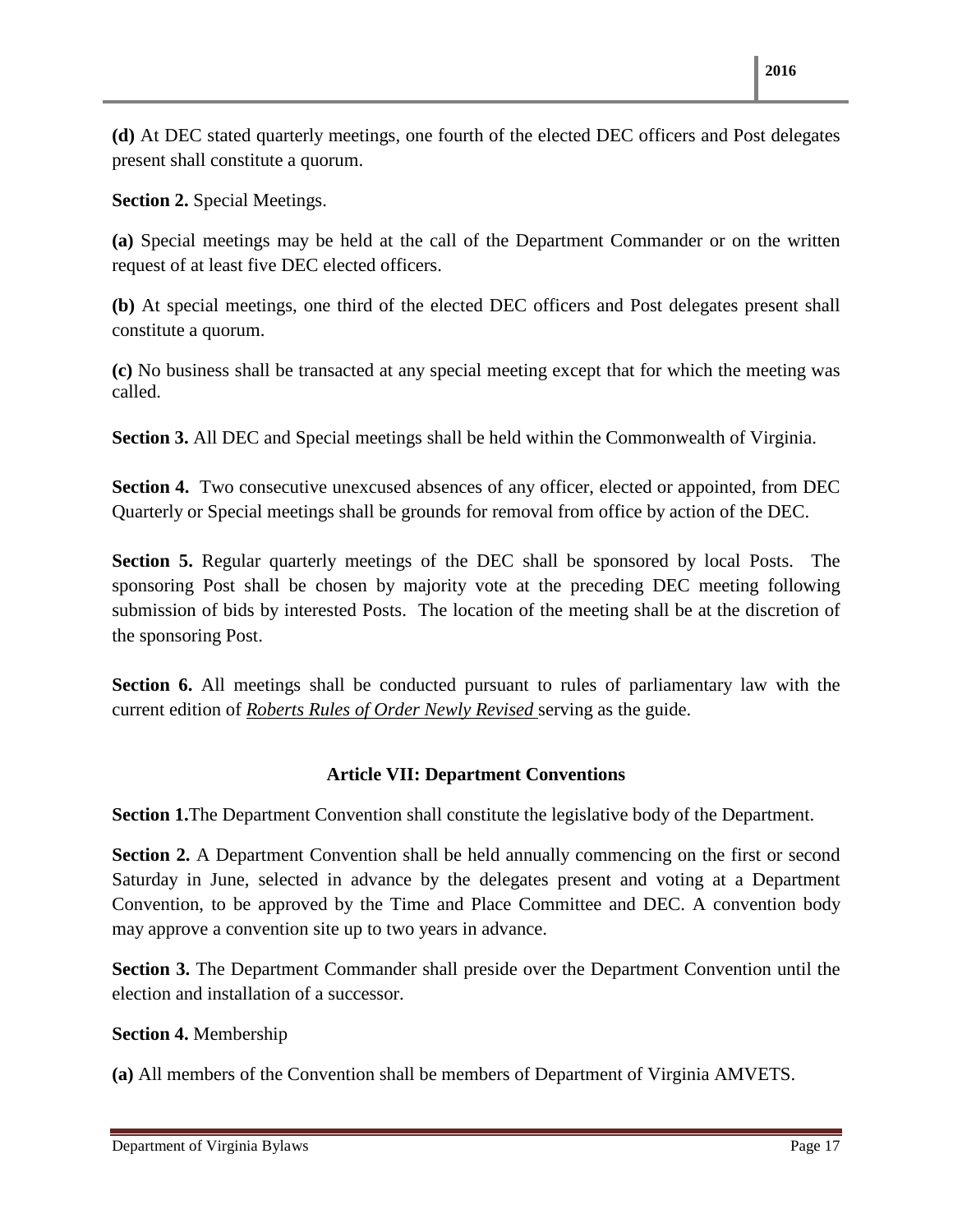**(b)** All DEC and Service Foundation officers entitled to vote at the quarterly DEC meetings shall be voting delegates of the Department Convention.

**(c)** All DEC and Service Foundation officers without a vote at the quarterly DEC meetings shall be non-voting delegates of the Department Convention.

**(d)** All Post primary delegates representing their Post shall be voting delegates of the Department Convention.

**(e)** All Post alternate delegates representing their Post shall be non-voting delegates of the Department Convention.

**(f)** Past Department Commanders shall be members of the DEC and entitled to cast one vote collectively amongst them.

**Section 5.** The number of delegates and alternate delegates from each Post shall be determined as follows:

**(a)** Post charter. Each Post charter shall receive three voting delegates.

**(b)** Post membership. Each Post shall receive one voting delegate for each ten members in good standing up to a maximum of 100 members for a maximum of ten delegates.

**(c)** Each Post shall receive one voting delegate for each member serving as a Department or Service Foundation Officer entitled to vote at the quarterly DEC meetings.

**(d)** No delegation of an accredited Post shall be seated at the Department Convention unless the respective Post shall be paid in full in all its accounts with Department Headquarters, District Headquarters, and National Headquarters.

**(e)** No primary delegate or alternate delegate shall be seated at the Department Convention unless the respective member shall be paid in full in all of his accounts with the Post, Department Headquarters, District Headquarters, and National Headquarters.

#### **Section 6.** Notification

**(a)** Each Post shall choose its delegates at least thirty days prior to the start of the Department Convention

**(b)** Each Post shall present the written list of delegates and alternate delegates, signed by the Post Commander or Adjutant, to the Chairman of the Credentials Committee seven days prior to registering at the Convention.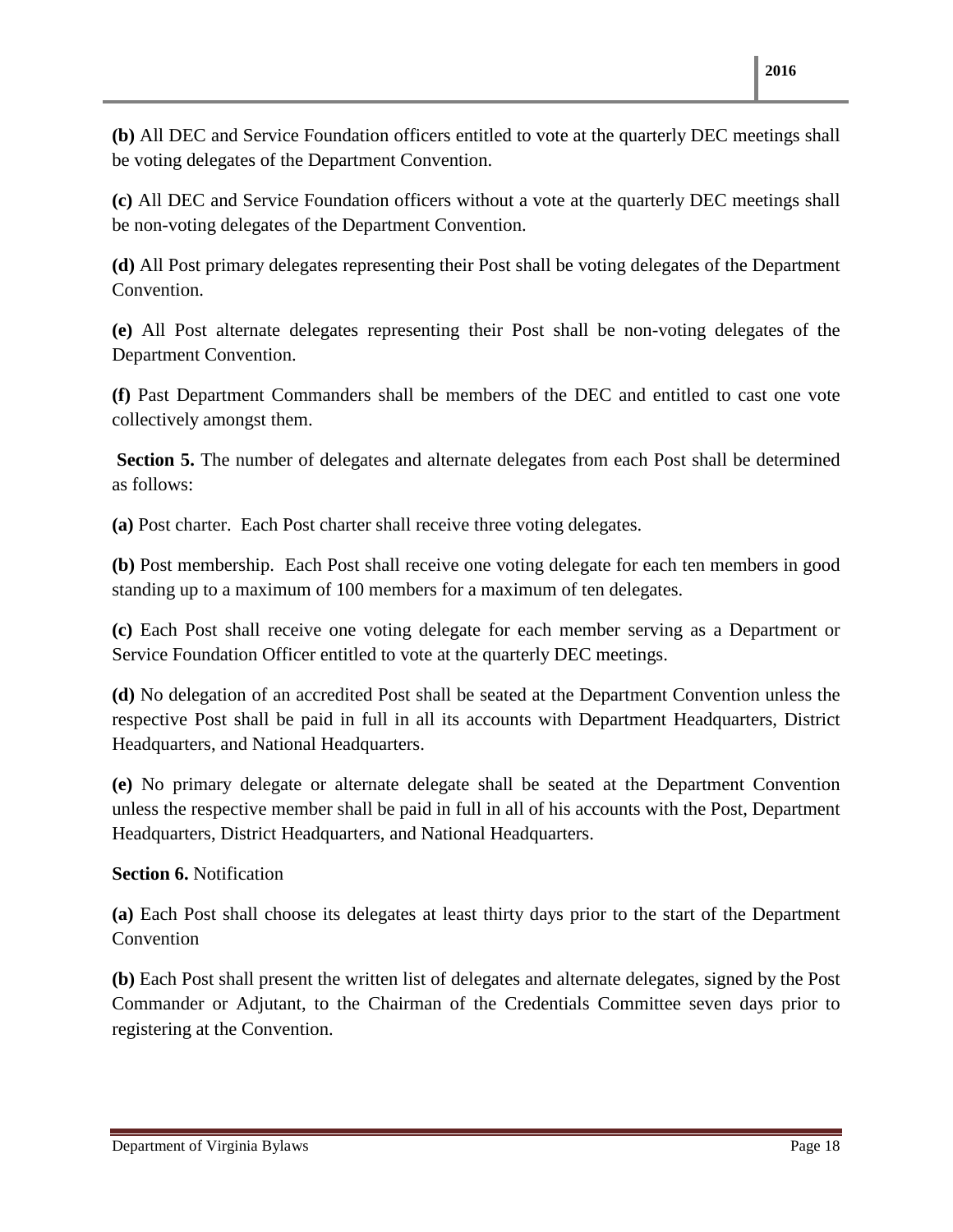**Section 7.** Members who transfer from one Post to another must be a member of the Post to which transferred prior to May 1 in order to be eligible to represent the new Post at the Department Convention.

**Section 8.** All primary delegates shall be entitled to one vote per delegate. A delegate must be present on the convention floor to cast a vote. Alternate delegates shall have the rights and privileges of the primary delegates, but they may vote only in the event that the primary delegate is absent.

#### **Section 9.** Quorum

**(a)** Twenty voting delegates registered at the Department Convention shall constitute a quorum in order to convene.

**(b)** Fifty percent of the registered delegates must be present on the floor to constitute a quorum in order to conduct business.

**Section 10.** The Department Convention shall be held for a minimum of two days, having the last meeting of the retiring DEC for at least one business session and the first meeting of the new DEC for at least one business session.

**Section 11.** No Department Convention bids shall be received on the convention floor unless they are previously submitted to the Department Finance Committee and/or DEC for consideration and recommendation.

 **Section 12.** All meetings shall be conducted pursuant to the rules of parliamentary law with the current edition of *Roberts Rules of Order Newly Revised* serving as the guide.

#### **Article VIII: National District II Meetings**

**Section 1.** National Districts.

**(a)** The United States is divided into six National Districts.

**(b)** National District II is comprised of: Delaware, District of Columbia, Maryland, North Carolina, Pennsylvania, Virginia, and West Virginia.

#### **Section 2.** Meetings.

**(a)** Any member in good standing of an AMVETS post in the Department of Virginia shall be a member of the District and entitled to attend District II meetings.

**(b)** District II meetings are held a minimum of two times each year, at a time and place as chosen by the District Council, in addition to the annual District II meeting held during the annual National Convention.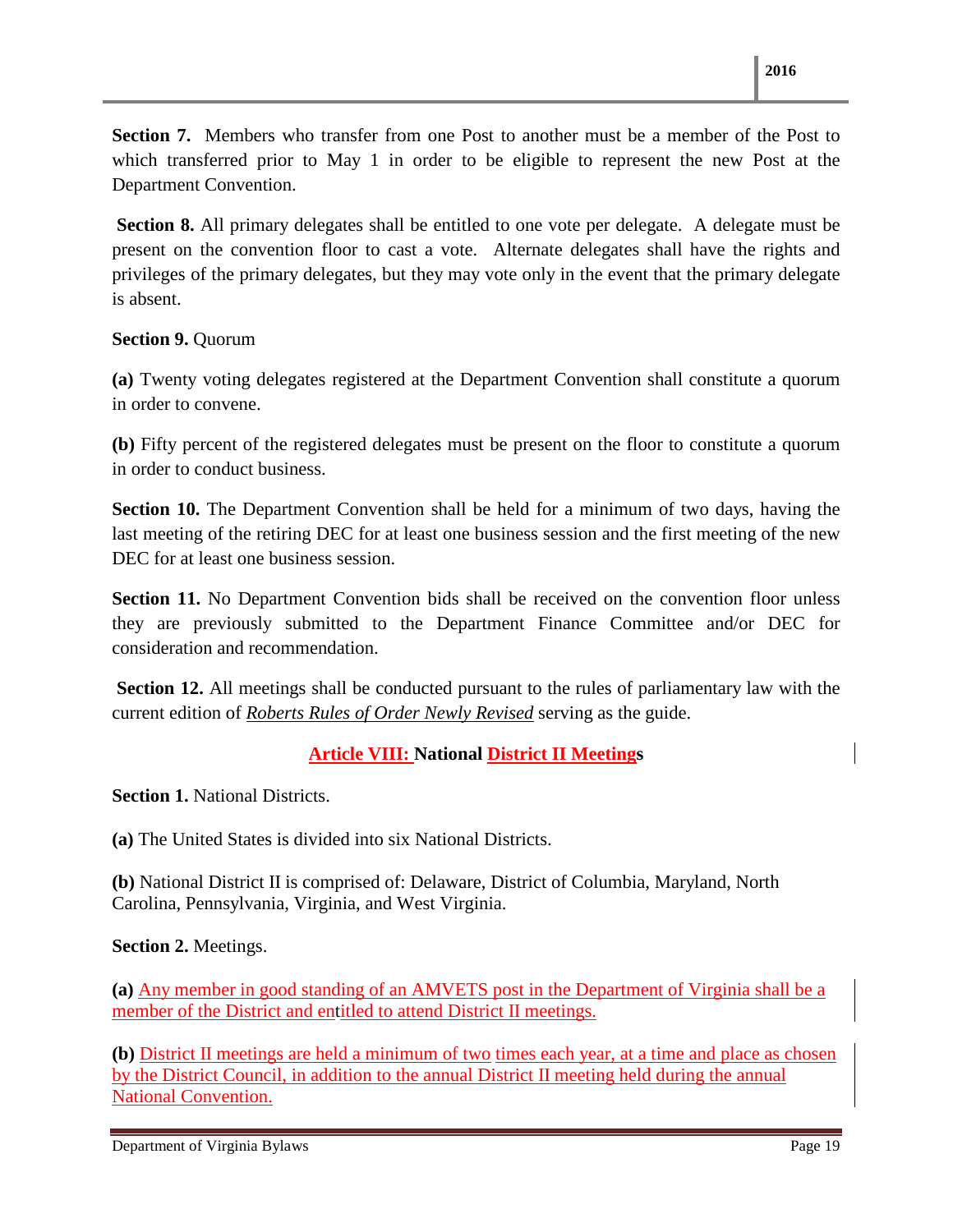**Section 3.** Voting Delegates.

**(a)** In accordance with the National District II Constitution and Bylaws, the Department of Virginia is authorized five voting delegates.

**(b)** The five voting delegates shall be: Department Commander, Department Executive Director, National Executive Committeeman, and two delegates appointed by the Department Commander with the approval of the DEC.

#### **Article IX: National Conventions**

**Section 1.** Officers authorized reimbursable expenses to the AMVETS National Convention shall be the Department Commander and Executive Director.

**Section 2.** In the event the Department Commander is unable to attend AMVETS Annual Convention the representation of the Department shall be offered, in order, to the First Vice Commander; Second Vice Commander; Third Vice Commander; Immediate Past Department Commander. No other representation shall be made.

**Section 3.** Reimbursable expenses for attending a National Convention shall be the cost of the Hotel, registration fee, mileage, and meals.

**(a)** The hotel reimbursement shall be the room rate and all applicable taxes.

**(b)** The registration fee shall be any mandatory fee required to be paid in order to receive voting authority as a delegate - not to exceed the amount of the early registration fee.

**(c)** The mileage reimbursement shall be based on round trip mileage from the zip code of the member's permanent residence and the zip code of the hotel where the National Convention is being held.

**(d)** If the member opts to utilize commercial airfare in lieu of driving, the maximum reimbursable airfare shall be the cost of coach-class tickets, or the lesser of the two.

**(e)** The meal reimbursement shall be \$30 per day each day the National Convention is in session.

**Section 4.** The Finance Officer shall be authorized to disburse an advance payment of up to ninety percent of the total projected travel cost to the traveler.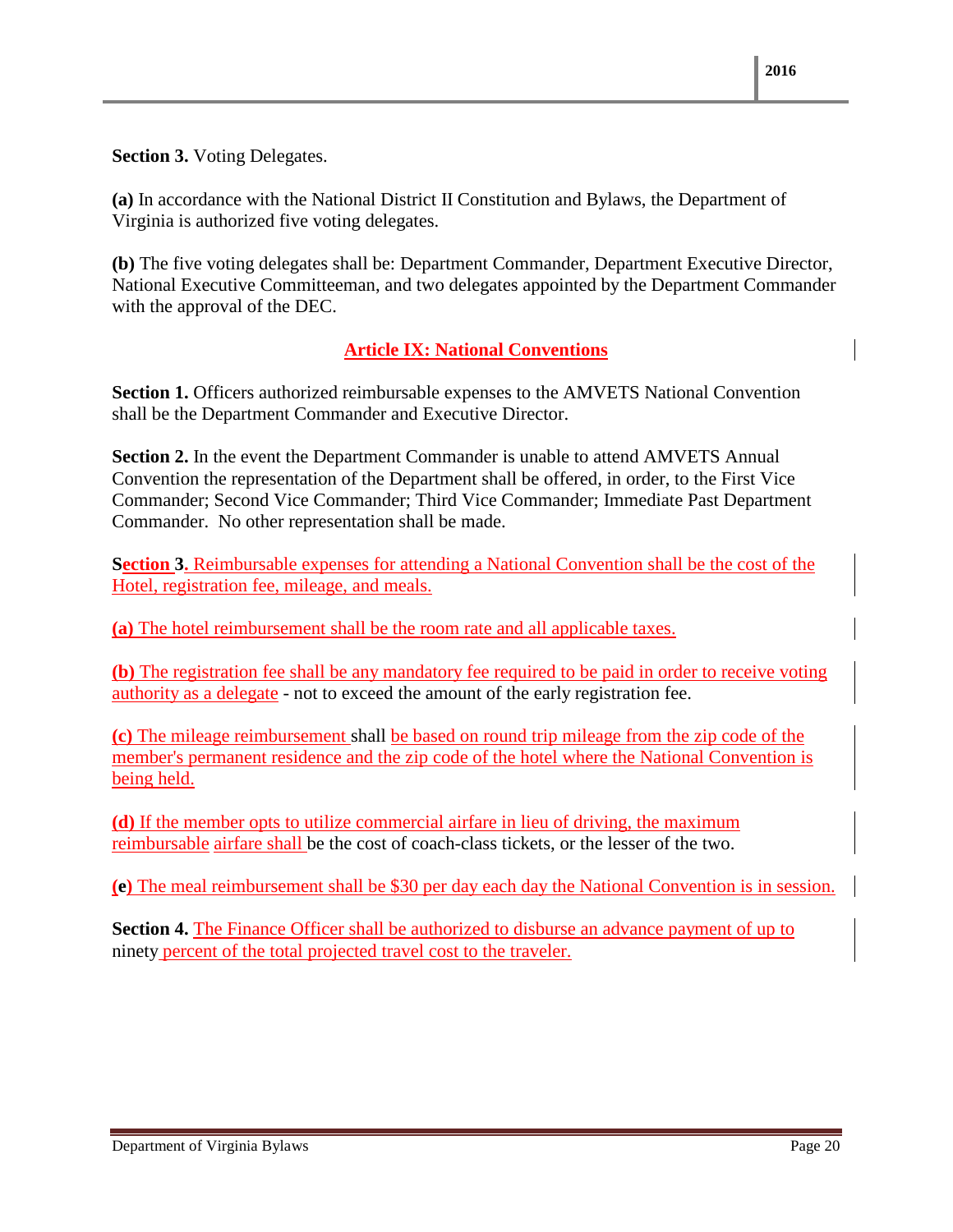#### **Article X: Charters**

#### **Section 1.** Suspension

**(a)** The DEC may suspend, cancel or revoke a Post charter in accordance with the Uniform Code of Procedure for the Revocation, Cancellation or Suspension of Post Charters *(National Bylaws, Appendix A)*.

**(b)** A Post charter that has been suspended may be reinstated by action of the DEC if that Post purged itself of the offense within sixty days of its suspension. If the delinquency is not cleared to the satisfaction of the DEC within sixty days, appropriate action shall be taken by the DEC to affect revocation or cancellation of the charter.

**Section 2.** Any Post failing to meet the obligations imposed on it by the Constitution and Bylaws or ceasing to function for six months as a Post of AMVETS or voluntarily ceasing to function as a Post or merging with one or more other Posts or failing to pay the Department, District, or National per capita dues within sixty days after collection by the Posts shall on order of the DEC surrender its charter.

#### **Section 3.** Consequences

**(a)** On revocation or suspension of the charter of a Post, said Post shall immediately cease operation and, on revocation or suspension, turn over its charter and assets to the Department Commander or DEC. The DEC is authorized, empowered and directed by and through its duly authorized agent to take possession, custody and control of all records, property and assets of said Post. So much of the said assets as are required for the purpose shall be applied to any indebtedness of said Post, provided, however, that nothing contained herein shall be construed as requiring the DEC to take over or to assume any financial responsibility of such Post. Assets are to be held in trust for a period of twelve months, and in the event the Post charter is not reissued within the twelve month period, said property, money and effects shall become the absolute property of the DEC.

**(b)** When the charter of a Post is revoked or suspended for any reason, said charter shall be returned to the Department within thirty days.

**Section 4.** On appeal of disciplinary actions, all pertinent documents, including transcripts and other supporting documentation of said hearings, shall be directed to National Headquarters for review by the National Judge Advocate.

#### **Article XI: Discipline of Posts and Post Members**

**Section 1.** Each Post of AMVETS shall be the judge of its own membership, subject to the provisions of the Constitution and Bylaws of the National and Department organizations. When the conduct of any member of AMVETS is such that it in any way will reflect discredit on or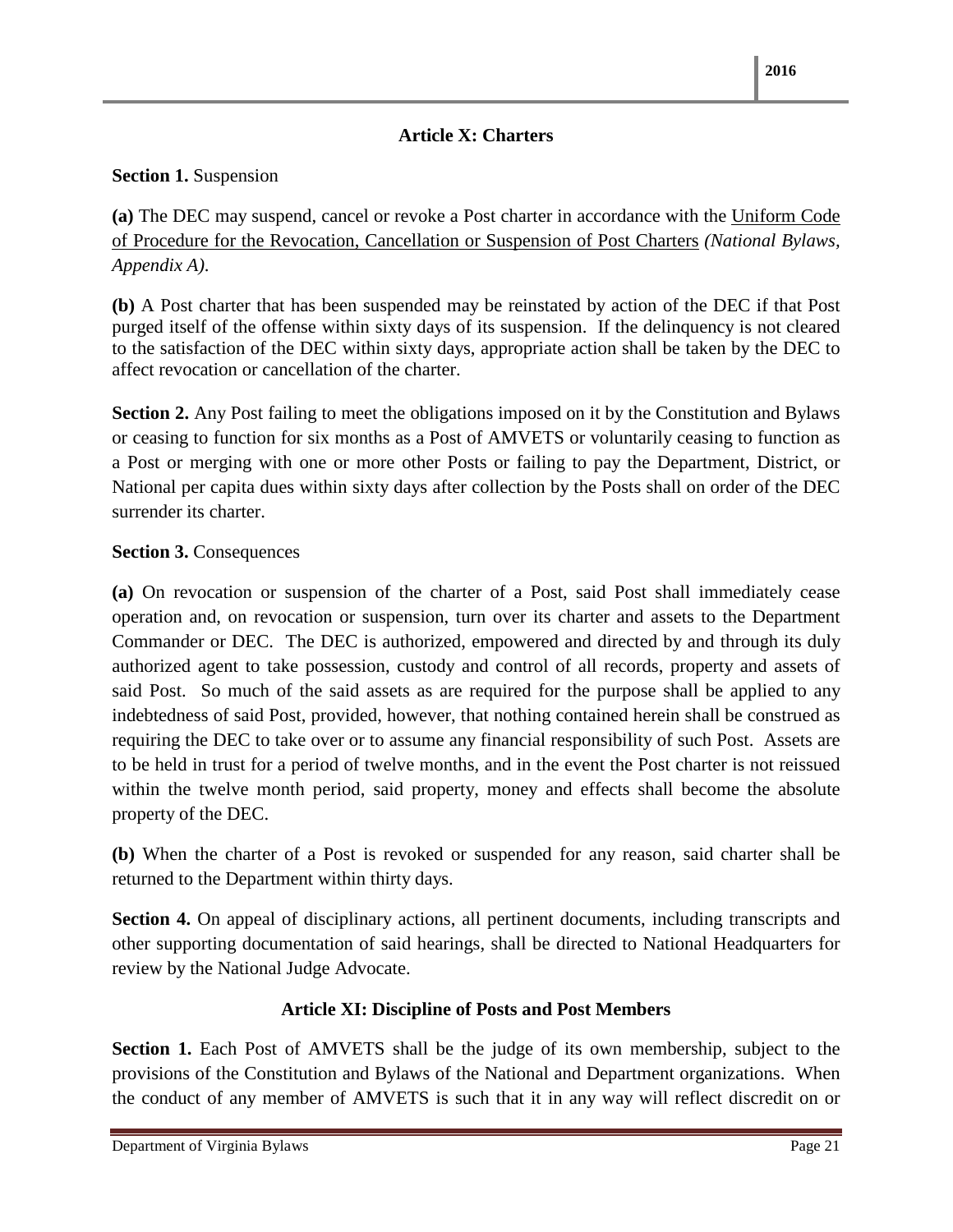invite criticism of the organization or when any member belongs to or joins any group, organization or party that is not compatible with the aims and principles of AMVETS, the Department Commander shall immediately bring the matter to the attention of the Post of which the individual is a member. If the Post fails to act and protect the name of AMVETS, the DEC may suspend the charter of the Post involved, pending a hearing and final action by the DEC.

#### **Section 2.** Suspension

**(a)** Members may be suspended or expelled by a Post or the DEC on a proper showing of cause. Written charges, which shall be furnished to the member involved at least thirty days prior to the date set for the hearing, shall be vested based on disloyalty, neglect of duty, dishonesty or conduct unbecoming a member of AMVETS.

**(b)** The DEC or Post may suspend or expel a member in accordance with the Uniform Code Of Procedure For The Suspension Or Expulsion Of A Member (*National Bylaws, Appendix B).*

**Section 3.** Any member who has been suspended or expelled in accordance with Section 2, above, has the right of appeal. In the event the suspension or expulsion is imposed by the Post, the appeal shall be to the DEC. In the event the suspension or expulsion is by the DEC, the appeal shall be to the National Executive Committee. In the event the suspension or expulsion is by the National Executive Committee, the appeal shall be to the National Convention. The decision of the appellate body shall be final.

#### **Article XII: Trusteeship**

**Section 1.** Oversight

**(a)** The DEC may, upon recommendation of the Department Commander, Executive Director and Inspector General, declare and place a Post into Trusteeship.

**(b)** The Department Commander shall appoint a Trustee Oversight Committee consisting of the Inspector General, Executive Director and three trustees, with one of the appointed trustees as the chairman.

**(c)** The three trustees should be experienced in the many aspects of Post management and devoid of conflict of interest.

**(d)** The appointed trustees are to submit a written report on a weekly basis to the Trustee Oversight Committee outlining progress in restoring the Post to sound management.

**Section 2.** Post officers will hold office until the next succeeding Post meeting at which time new Post officers must be elected in accordance with the Post constitution and bylaws. Notice of said selection of Post officers shall be given in writing to all Post members in good standing by the appointed trustees within seven days after the declaration or Trusteeship or as soon thereafter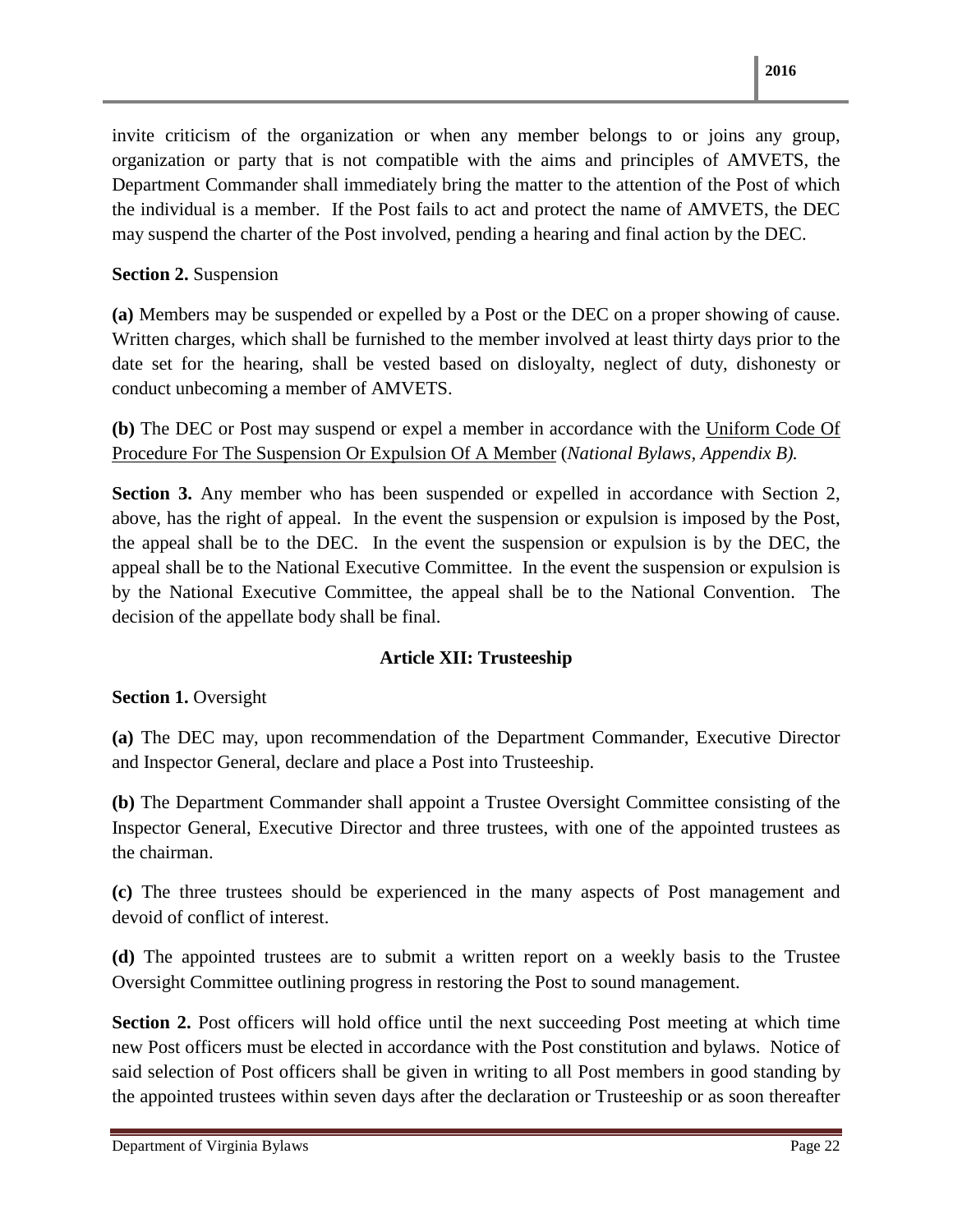as the situation requires. The Post Commander, Adjutant, and Finance Officer who were in office at the time the Trusteeship was declared shall not be eligible to hold any office of the Post for a period of three years, starting at the time the Post is placed under Trusteeship.

**Section 3.** The duties and responsibility of a Department Trustee shall be subject to Article IV: Charters *(National Bylaws, Appendix 4, and Section 1 through 4)* to report findings and recommendation and will include:

**(a)** Review and audit all financial records.

**(b)** Inventory all property and equipment, Post building, Post club and supplies.

**(c)** Supervise all Post and Club funds.

**(d)** One trustee signatory, in addition to one Post officer signatory, shall be required on all Post and Club disbursements.

#### **Article XIII: Dues**

**Section 1.** The minimum annual membership dues shall be \$21.00 payable to the Post, of which the sum of \$15.00 shall be forwarded to National Headquarters and \$6.00 shall be forwarded to the Department of Virginia. Dues above the minimum shall be fixed and retained by the Post.

**Section 2.** Life membership dues shall be \$250.00, nonrefundable and payable to the Post. Of the \$250.00, fifty percent or \$125.00 will be forwarded to National Headquarters and twenty-five percent or \$62.50 shall be forwarded to the Department of Virginia. The remaining twenty-five percent or \$62.50 shall be retained by the Post.

**Section 3.** Annual members who pay their annual dues between September 1 and August 31 may convert to Life membership and shall receive credit for their prepaid annual dues at any time during that period.

**Section 4.** Member-At-Large shall remit to Department Headquarters, the minimum dues, from which the sum of the National and Department dues shall be paid.

#### **Article XIV: Monies and Collections**

#### **Section 1. Contracts**

**(a)** No contracts involving expenditures in excess of \$5000 of Department of Virginia AMVETS funds shall be negotiated without inviting a reasonable number of competitive written bids. Where the required products are of equal quality, the contract shall be awarded to the lowest bidder.

Department of Virginia Bylaws Page 23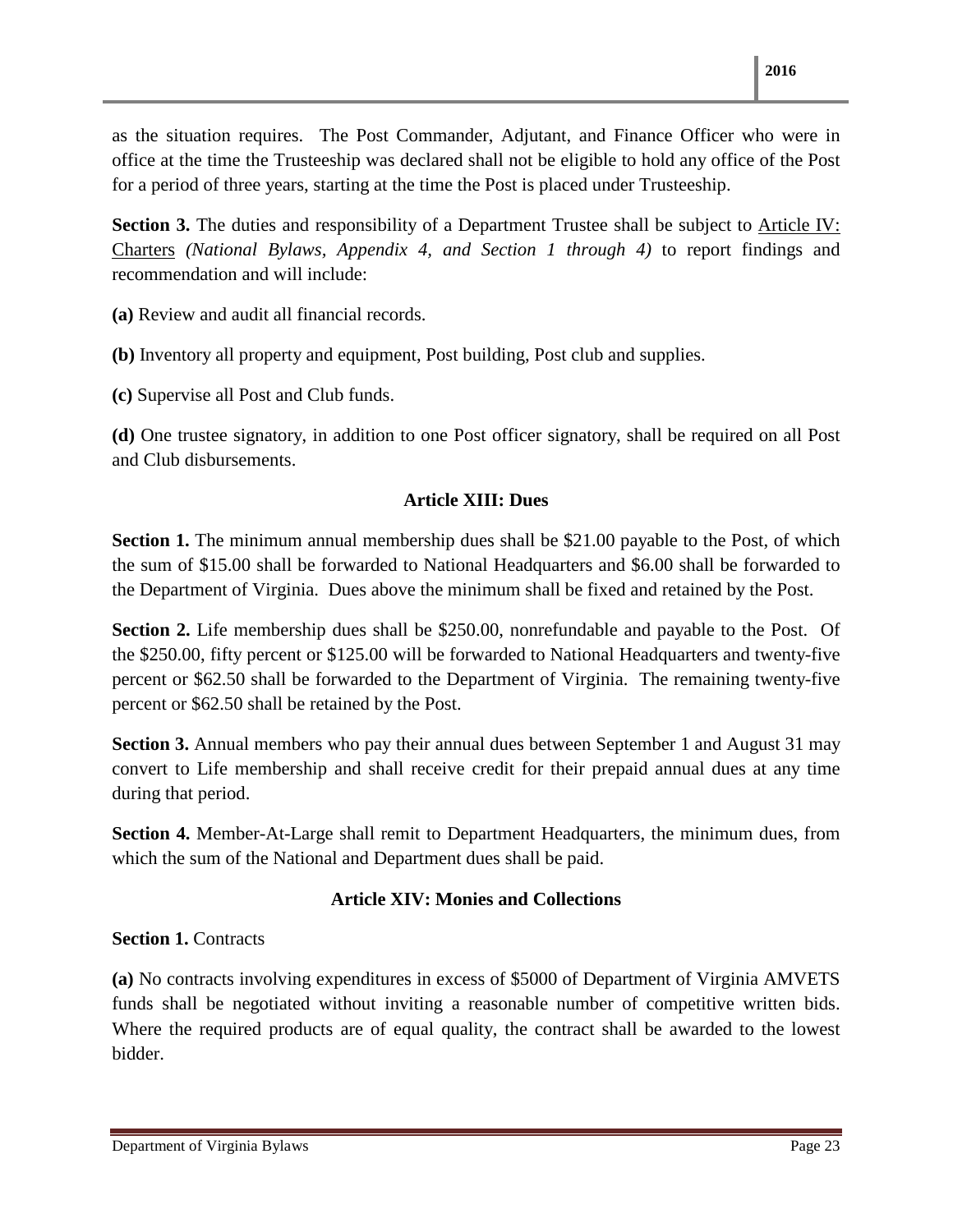**(b)** All contracts to be executed by the Department of Virginia expending AMVETS funds shall be approved by the DEC, signed by the Department Commander, attested to by the Department Executive Director and said contract has been reviewed by the Department Judge Advocate.

#### **Section 2. Fund Raising**

**(a)** No public fund raising project or program of any kind or character shall be undertaken by or on behalf of any Post or combination of Posts or subordinate thereof unless the contract, agreement or other arrangement under which such a project or program is to operate has first been submitted for the prior approval of the Department Judge Advocate and then to a standing committee of the National organization composed of the President of the National Service Foundation, the National Judge Advocate and the National Commander. A public fund-raising project is defined as any project or program involving a solicitation or request to nonmembers of AMVETS for a donation or pertaining to the sale of merchandise, goods, tickets, or advertising matter of any kind or character. In the event of an adverse decision by the Department Judge Advocate, an appeal may be made at the next DEC. Its actions shall be final.

**(b)** Any fund-raising project or program conducted by a Post or any combination of Posts or subordinates thereof in which there is no other person, firm or corporation involved, and in which such fund-raising project or program is conducted solely by the Post, shall not be deemed to be within the purview of this section, provided that the anticipated gross receipts from such fund-raising project or program do not exceed the sum of \$5000 in any fiscal year. In the event it is anticipated that the gross receipts will exceed \$5000 in any fiscal year, then said project or program shall be submitted as described above. Failure of a Post or combination of Posts or subordinate thereof to adhere to the provisions of this section shall be considered grounds for disciplinary action.

#### **Article XV: Finance**

**Section 1. Funds** 

**(a)** All Department and Post officials handling AMVETS funds shall be properly bonded with a good and solvent bonding and surety company, acceptable to the U.S. Treasury, as surety to cover the average amount of AMVETS funds handled by such individuals in a single year.

**(b)** All monies received by the DEC shall be strictly and accurately accounted for, and a report shall be made to all members at each meeting of the DEC showing the sources of all such income and expenditures.

**(c)** All Department and Post accounts shall be kept in accordance with generally accepted accounting procedures.

**(d)** A double entry bookkeeping system shall be maintained for each account.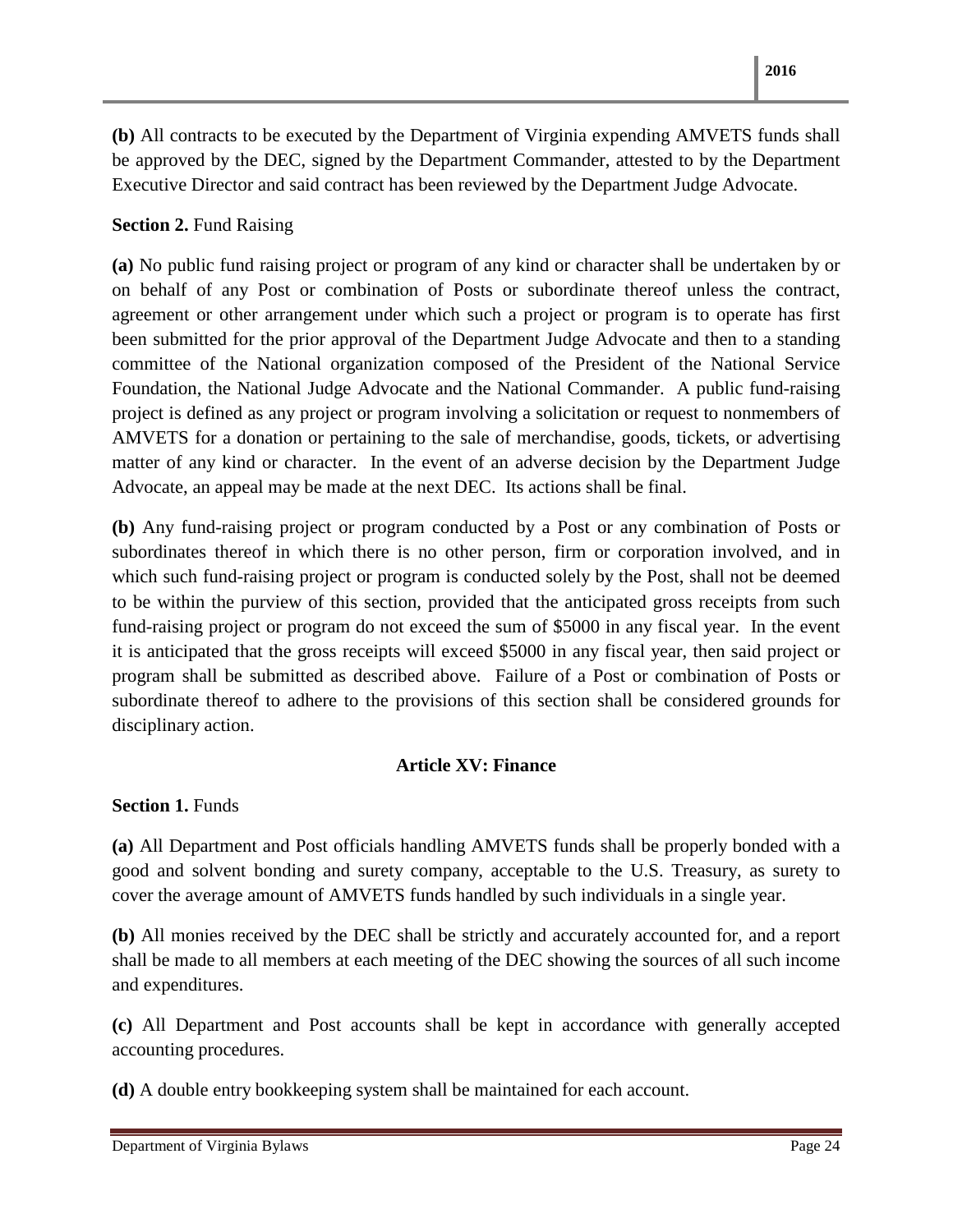**(e)** The various accounts belonging to the Department and to the Posts shall require two signatures on checks to disburse such funds.

**(f)** The fiscal year for the Department shall be September 1 through August 31.

**(g)** The current year's budget of revenue and expenses and the long range goals of the Department are the foundations for preparing the next year's budget.

**(h)** There shall be a balanced budget prepared and presented to the DEC for consideration each fiscal year.

**(i)** There shall be a contingency budget line item developed to address unexpected expenses and included in the budget.

**Section 2.** The host Post of any annual Department Convention, quarterly DEC meeting, or special DEC meeting shall receive \$400 to help defray the cost of hosting the event.

**Section 3.** Reimbursable expenses for attending a Department Convention or quarterly DEC meeting shall be paid only to DEC members, primary delegates, or to alternate delegates seated in their stead and only when each of the foregoing is present and answers the roll call conducted during the course of said meetings.

**Section 4.** Reimbursable expenses for attending a Department Convention, DEC quarterly meeting or a specially called DEC meeting shall be the cost of the Hotel and mileage.

**Section 5.** Mileage

**(a)** Mileage reimbursement will be based on round trip mileage between the member's permanent residence zip code and the zip code of the hotel where the meeting is being held.

**(b)** The Finance Committee will review the mileage rate to be paid at each DEC meeting and make recommendations for any changes to the DEC for approval.

**Section 6.** The Department Commander may authorize any Department Officer, any Committee Chairman, any member of a Committee, or other authorized representative to receive reimbursement for authorized activity on behalf of the Department. At each meeting of the DEC, the Finance Officer shall report all such disbursements since the last meeting of said committee for its approval.

#### **Section 7.** Self-Audit

**(a)** The Department Commander shall order a self-audit to be performed every two years, with years ending in even years.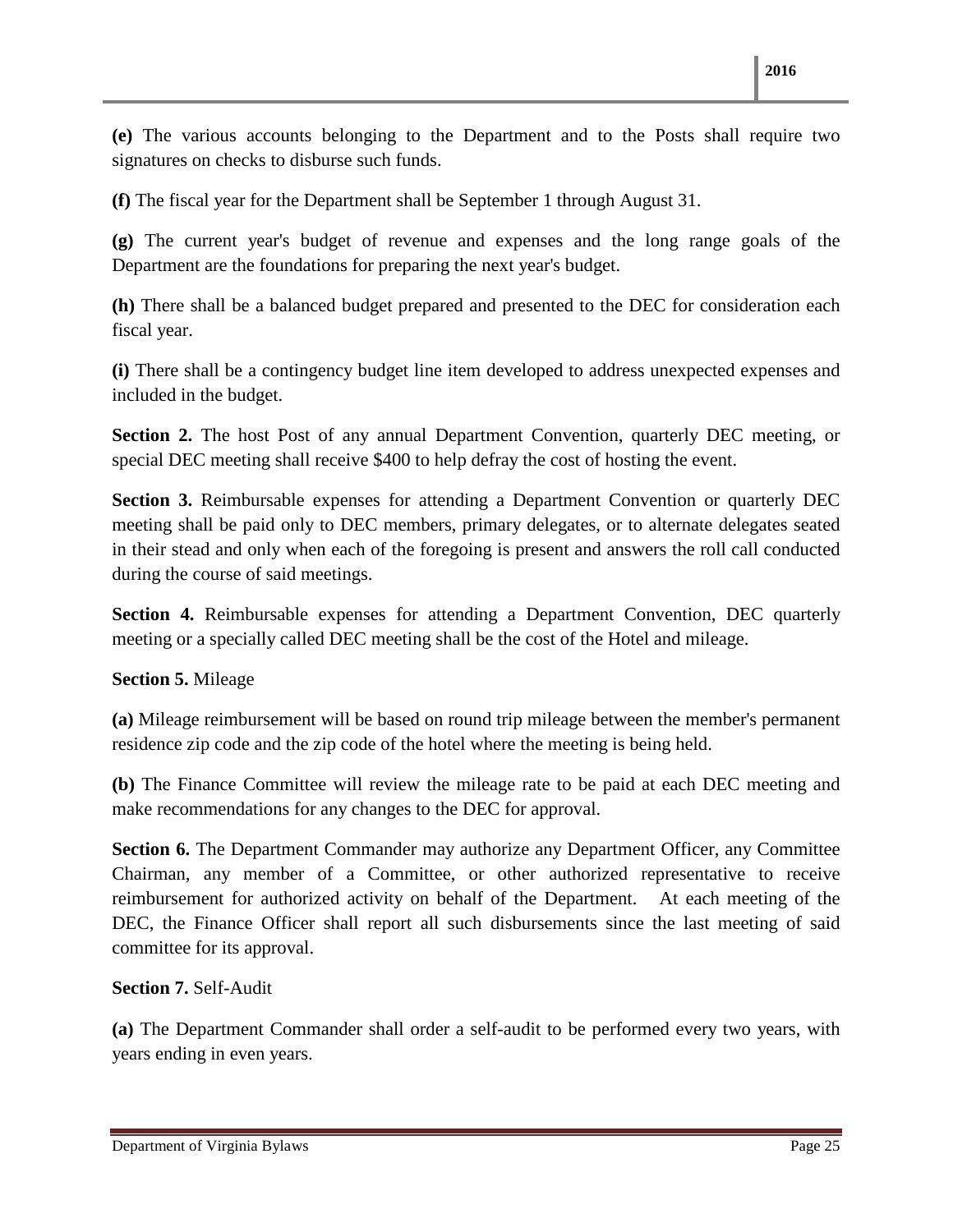**(b)** The Department Commander shall appoint two DEC members who are independent of any financial/treasury function, to perform the audit.

**(c)** Minimal assessments to include, but not limited to:

**(1)** Confirm all bank balances.

**(2)** Review and confirms correctness of any large expenses.

**(3)** Review expenses associated with all grant monies received.

**(4)** Review revenue and expenses associated with Charitable Games/Bingo.

#### **Article XVI: Post Clubroom**

**Section 1.** Whenever a Post clubroom is maintained and operated for the convenience and pleasure of its members and the name AMVETS or its insignia is displayed or used, a board of trustees shall be elected by and from among the members of the Post to supervise its activities, operation and finances.

**Section 2.** Any Post operating a clubroom shall be required to carry workers' compensation insurance in accordance with the laws of the state of Virginia, public liability insurance including product liability, and personal injury coverage with a minimum single limit of \$300,000. Posts that maintain a building primarily for meeting purposes shall be required to carry public liability insurance including product liability and personal injury coverage with a minimum single limit coverage of \$100,000 or the minimum local amount as prescribed by the laws of the Commonwealth of Virginia.

**Section 3.** The Department of Virginia and the National Department shall be included as additional insureds in all policies, and a certificate of said insurance shall be furnished to the DEC and National Headquarters.

**Section 4.** Upon renewal of insurance policies which either incorporate liquor liability coverage within the general liability coverage or have stand-alone liquor liability coverage, a copy of the new policy will be forwarded to the Department of Virginia AMVETS within thirty days of the renewal date. If a renewal confirmation is not received within forty five days of the renewal date, the Post becomes suspended until such time as the confirmation is received.

**Section 5.** Any Post operating a club room shall be mandated to incorporate under a business not-for-profit corporation law as prescribed by the laws of the Commonwealth of Virginia.

**Section 6.** All Post clubrooms desiring to be included in the AMVETS group tax exempt status under Internal Revenue Service Code as a 501 (c) (19) organization shall provide, upon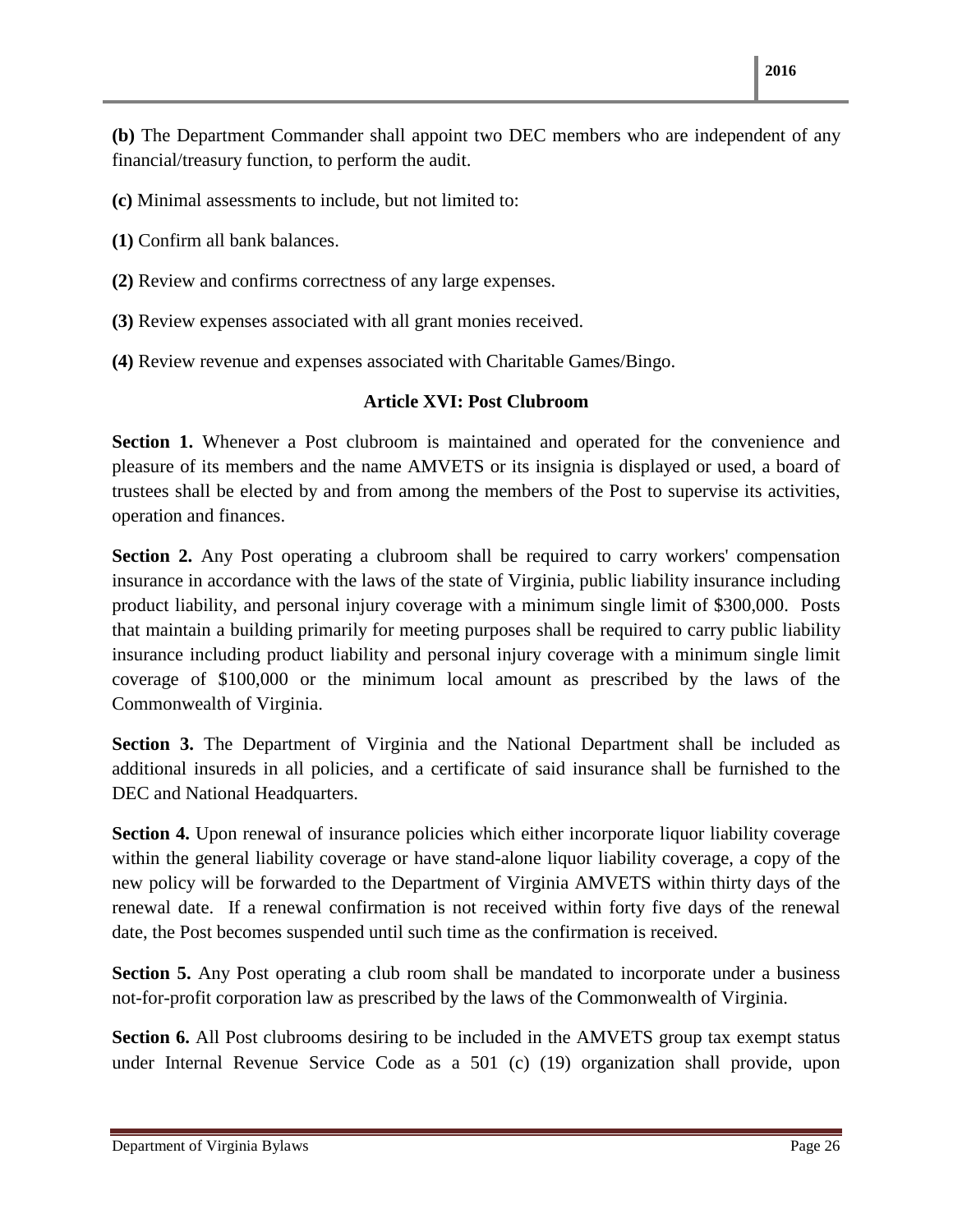incorporation, a point of contact, employer identification number, mailing address and letter of authorization to the Department of Virginia AMVETS and AMVETS National Headquarters.

#### **Article XVII: Subordinate Organizations**

**Section 1.** Ladies Auxiliary - A subordinate organization limited to mothers, wives, grandmothers, and widows (regardless of age) and to daughters, stepdaughters, sisters and granddaughters (ages eighteen years of age or older) of regular members of AMVETS or deceased veterans who would have been eligible for membership in AMVETS, and female veterans who served honorably in the Armed Forces of the United States.

**Section 2.** Sons of AMVETS - A subordinate organization limited to fathers, husbands, grandfathers, widowers (regardless of age) and to sons, stepsons, brothers, and grandsons (ages 18 years of age or older) of regular members of AMVETS or deceased veterans who would have been eligible for membership in AMVETS.

**Section 3.** Junior AMVETS - A subordinate organization limited to sons, daughters, stepchildren, grandchildren, brothers and sisters, (ages five to seventeen years of age) of a service member who died, regular members of AMVETS, or deceased veterans who would have been eligible for membership in AMVETS, members of the Ladies Auxiliary or members of the Sons of AMVETS.

**Section 4.** Sad Sacks - A subordinate organization composed of AMVETS who have served or are serving in Armed Forces of the United States during and since World War II, and AMVET members in good standing.

**Section 5.** AMVETS Riders - A subordinate organization limited to members in good standing of AMVETS, the Ladies Auxiliary and the Sons of AMVETS.

**Section 6.** Service Foundation - A subordinate organization created by the AMVETS Department of Virginia. The Service Foundation will adopt a Constitution and Bylaws and will have three (3) voting members on the DEC.

#### **Article XVIII: Post Guidelines**

**Section 1.** Post Membership year shall run from September 1 through August 31.

**Section 2. Post Officers.** 

**(a)** Annually, each Post shall elect a Commander, not more than three Vice Commanders, Adjutant, Finance Officer, Provost Marshal, and Judge Advocate.

**(b)** The newly elected Commander, with the approval of the Post Executive Committee, shall appoint officers as deemed necessary such as Chaplain, Historian, Service Officer, Public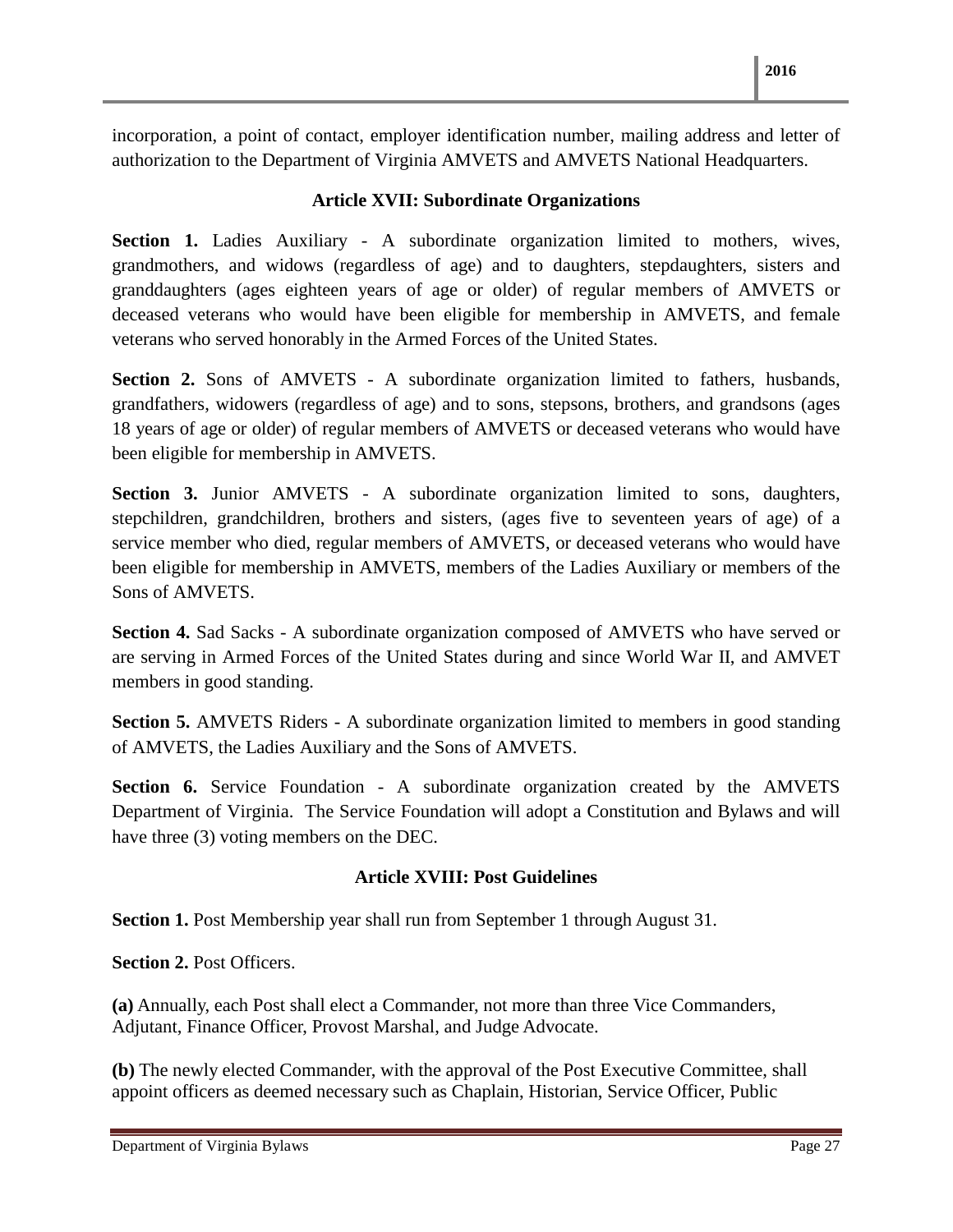Relations Officer, and others.

**(c)** Election of officers shall be held at the annual meeting of the Post between May 1 and June 30 and assume office no later than July 15 thereafter.

**(d)** Post officers shall be installed by an AMVET member in good standing who has attained at least the rank of Post Commander, or a Department Officer or National Officer.

**Section 3.** Post Committees.

**(a)** The Commander, with the approval of the Post Executive Committee, shall appoint Standing Committees, as deemed necessary.

**(b)** The Commander shall appoint Temporary Committees to expedite projects for the good and welfare of the Post as deemed necessary.

**Section 4.** Post Meetings.

**(a)** Each Post shall have three types of meetings: General, Special, and Annual.

**(b)** Each Post member shall be notified in advance of all meetings.

**Section 5.** Post DEC delegates shall be as prescribed in the Department Bylaws, Article III, Sections 3 and 4.

**Section 6.** Post Department Convention delegates shall be as prescribed in the Department Bylaws, Article VII, Sections 4 and 5.

**Section 7.** Post Dues shall be as prescribed in the Department Bylaws, Article XI, Sections 1 and 2.

**Section 8.** Post Fund Raising shall be as prescribed in the Department Bylaws, Article XII, and Section 2.

**Section 9.** Post Finances shall be as prescribed in the Department Bylaws, Article XIII, and Section 1.

**Section 10.** Post Clubrooms shall be as prescribed in the Department Bylaws, Article XIV.

#### **Article XIX: Restricted Use of Organization**

The Department of Virginia AMVETS, or any component part thereof, shall not be used to promote the interest of any individual who is a candidate for public office or to promote otherwise any individual, political party, or faction. Any violation of this provision shall be sufficient cause for disciplinary action against the offending member or Post.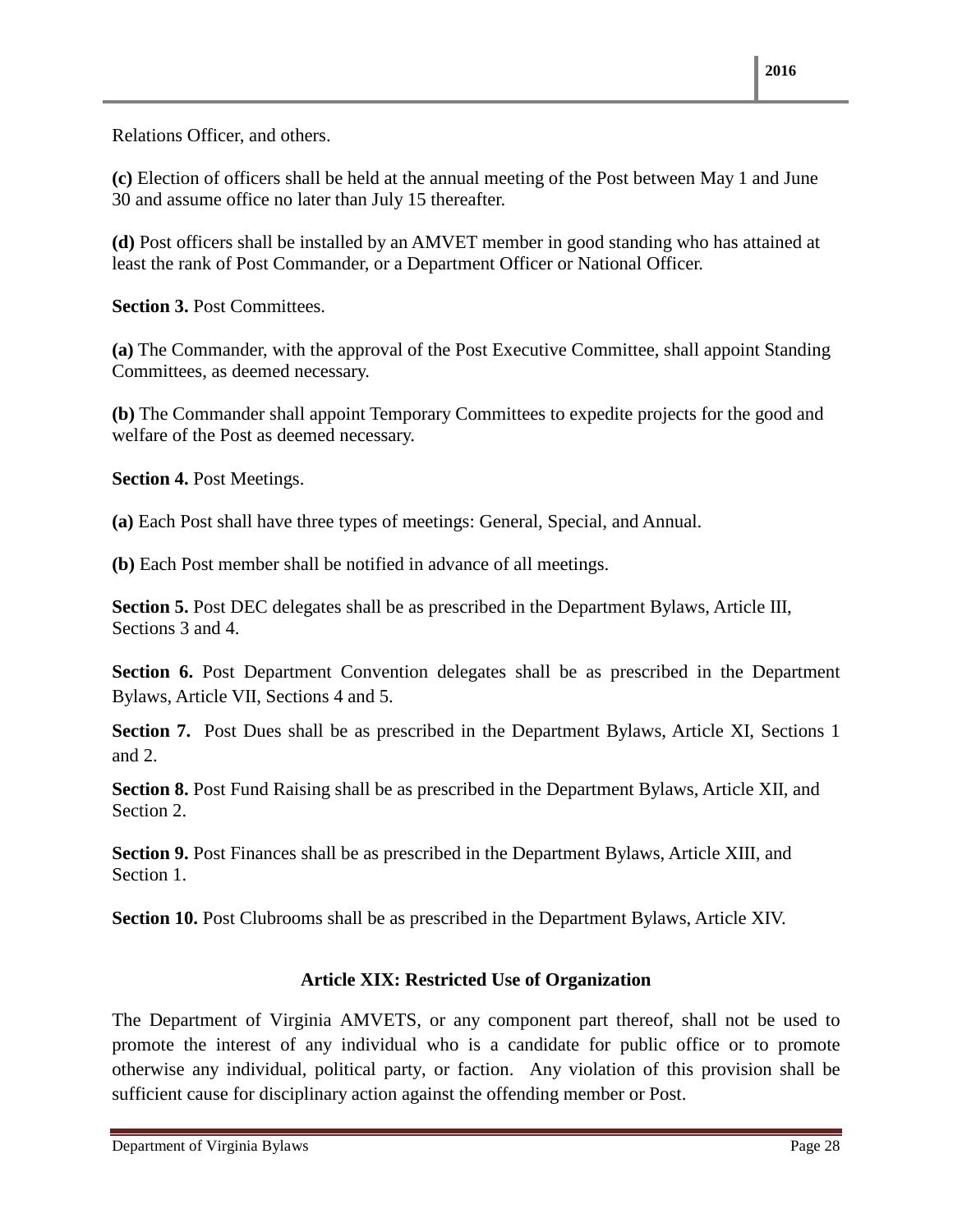#### **Article XX: Amendments**

**Section 1.** These ByLaws may be amended by a majority vote of the delegates present at any Department of Virginia AMVETS Convention.

**Section 2.** Proposed amendments for action of the Department Convention must be submitted in writing by an individual, Post, the DEC or a standing Department Committee to any Constitution and ByLaws Committee Member at least fifteen days prior to the opening date of the Department Convention. See Appendix A for Amendment Proposal Form.

**Section 3.** These ByLaws however, may be amended by the Department Convention without notice, by a two-thirds vote.

**Section 4.** No amendment, however, may be adopted unless the same is referred to the Constitution and Bylaws Committee, which will consider it and report on it at the Department Convention.

**Section 5.** Amendments to this Constitution shall take effect immediately upon adoption, unless otherwise specified by the adoption resolution.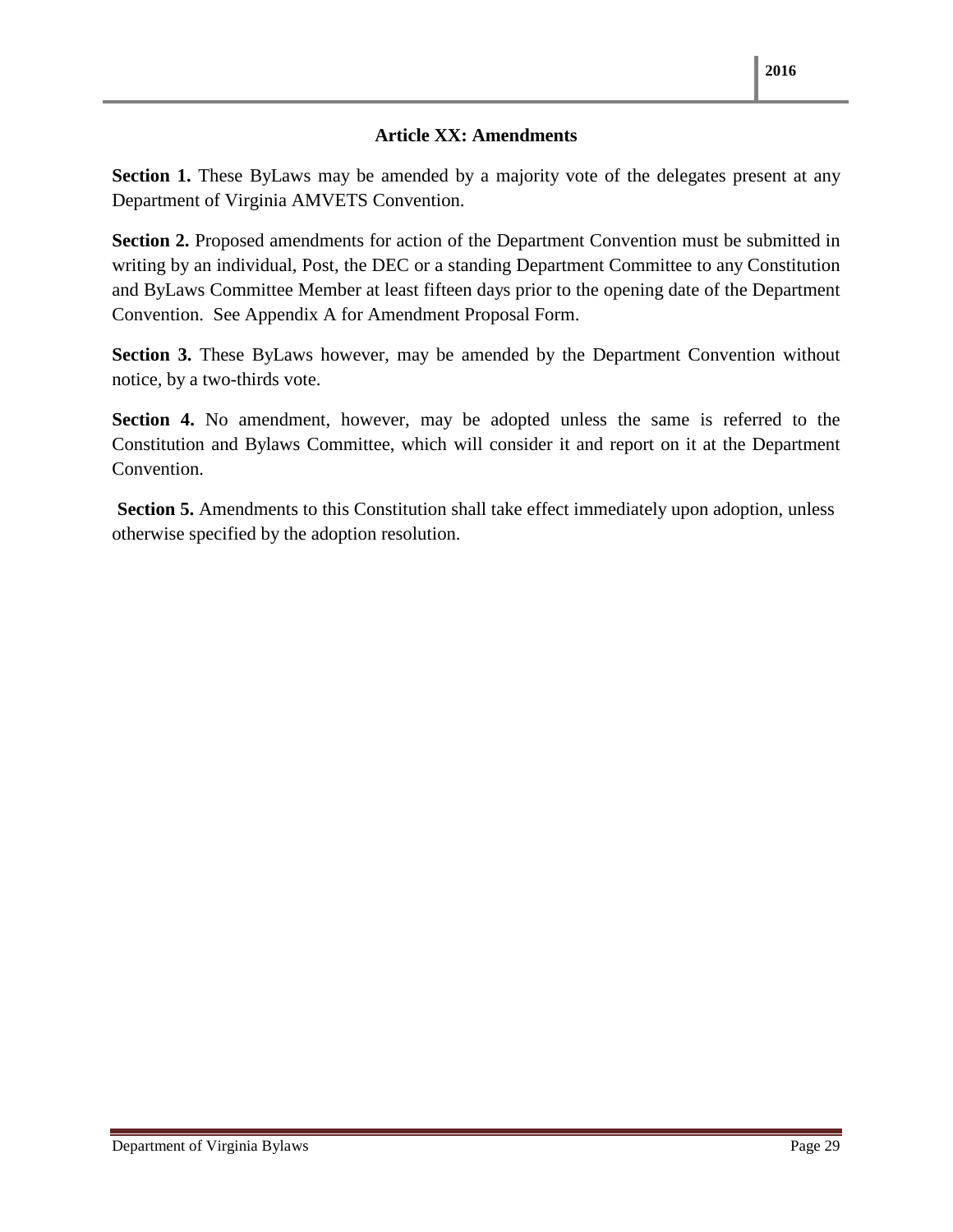

#### DEPARTMENT OF VIRGINIA

| Identify members and issue(s) or item(s) discussed and any recommendation(s). |                                                                                                                      |
|-------------------------------------------------------------------------------|----------------------------------------------------------------------------------------------------------------------|
|                                                                               | <u> 1989 - Johann Barn, amerikan berkema di bandara dalam berkema dalam berkema dalam berkema dalam berkema dala</u> |
|                                                                               |                                                                                                                      |
|                                                                               |                                                                                                                      |
|                                                                               |                                                                                                                      |
|                                                                               |                                                                                                                      |
|                                                                               |                                                                                                                      |
|                                                                               |                                                                                                                      |
|                                                                               |                                                                                                                      |
|                                                                               |                                                                                                                      |
|                                                                               |                                                                                                                      |
|                                                                               |                                                                                                                      |
|                                                                               |                                                                                                                      |

Respectfully Submitted,

Chairperson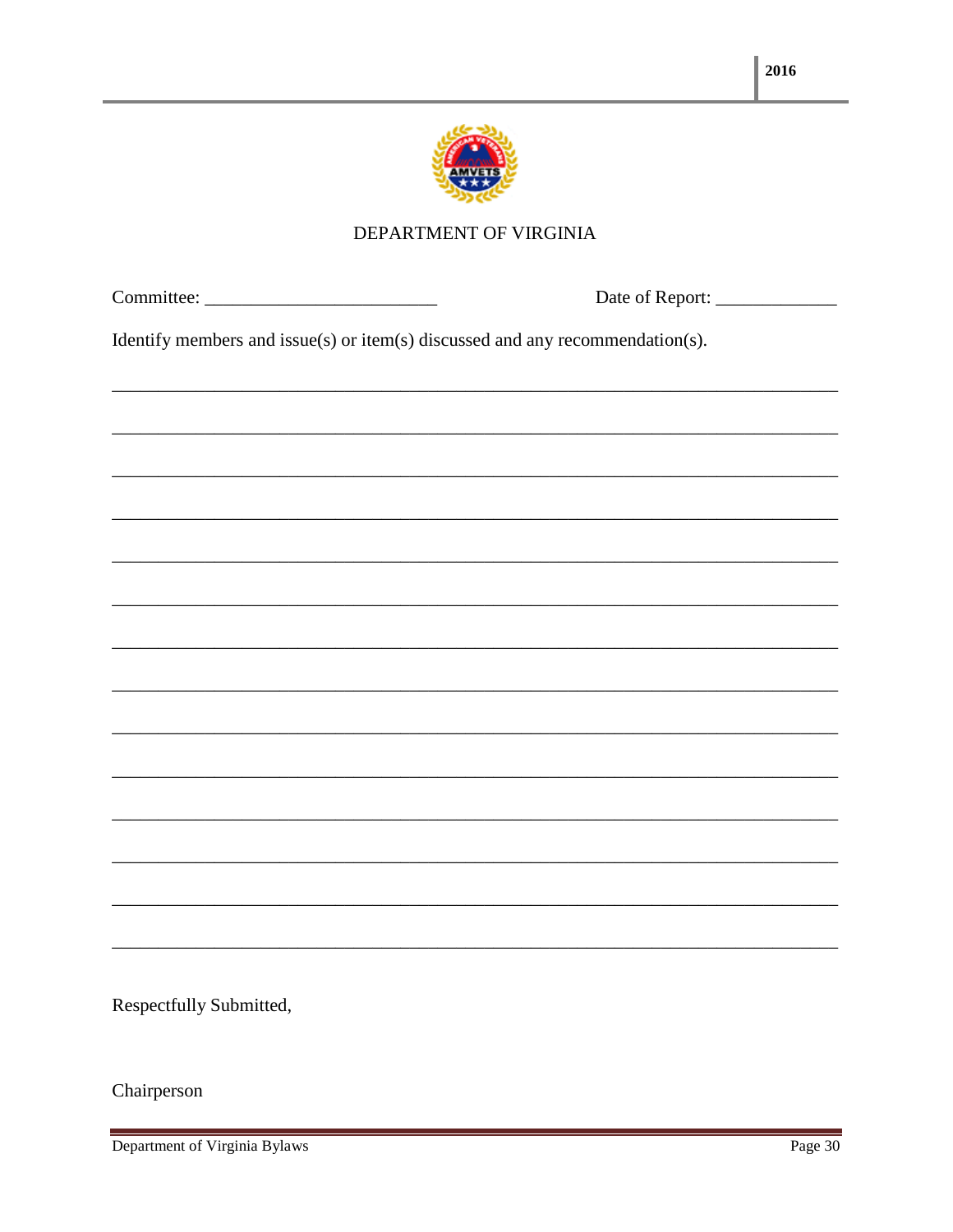

#### DEPARTMENT OF VIRGINIA

Post:  $\qquad$ 

Identify or discuss Post activities since last report. Attach copies of Post Newsletters, local newspaper articles or other forms of publicity or awards received.

Respectfully Submitted,

Post Delegate

Department of Virginia Bylaws

and the control of the control of the control of the control of the control of the control of the control of the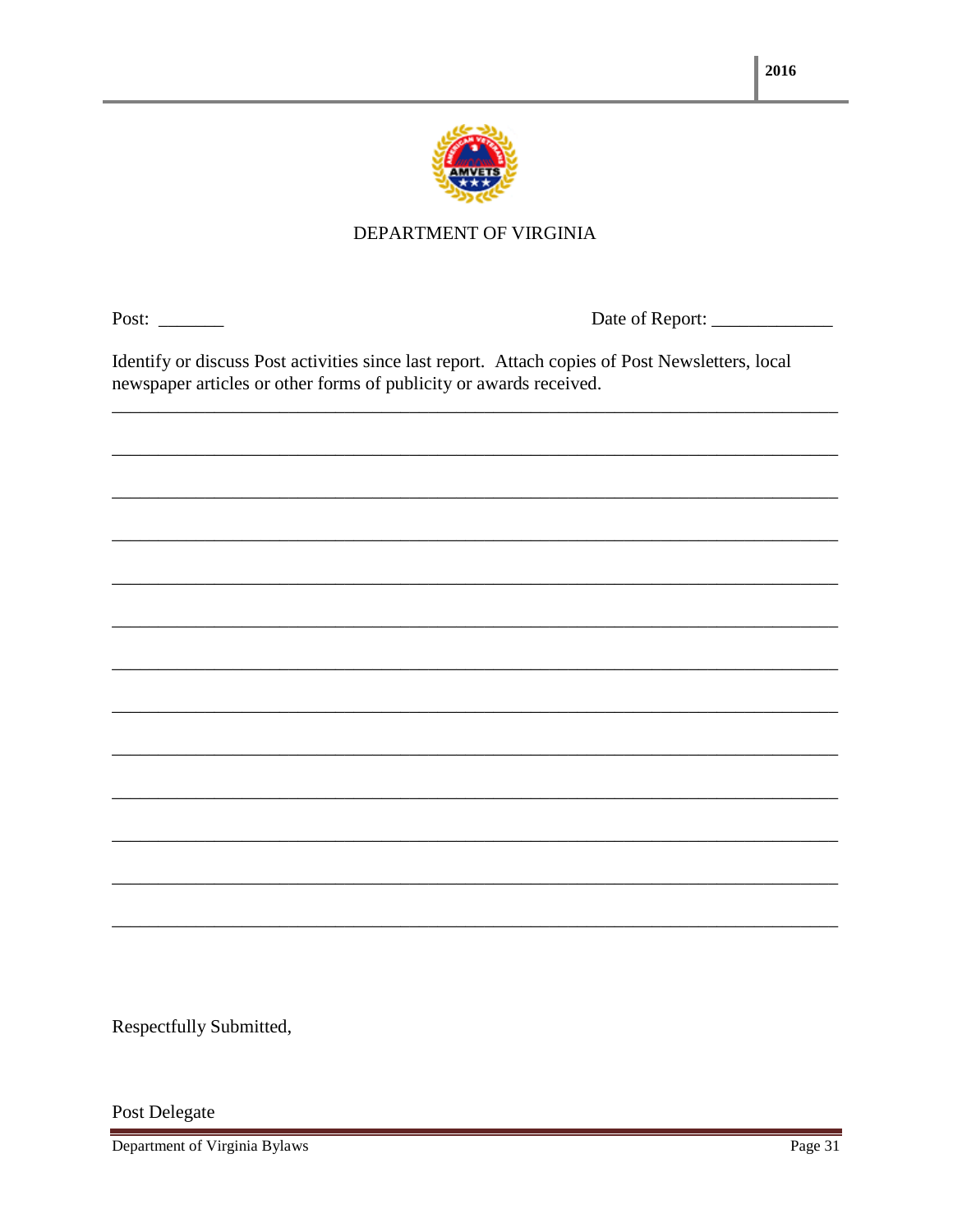#### DEPARTMENT OF VIRGINIA

|                                                                 | Date |
|-----------------------------------------------------------------|------|
| Request amendment to Article ______, Section _____, as follows: |      |
|                                                                 |      |
|                                                                 |      |
|                                                                 |      |
|                                                                 |      |
|                                                                 |      |
|                                                                 |      |
| Reason for Change:                                              |      |
|                                                                 |      |
|                                                                 |      |
|                                                                 |      |
|                                                                 |      |
|                                                                 |      |
|                                                                 |      |
|                                                                 |      |

Respectfully Submitted,